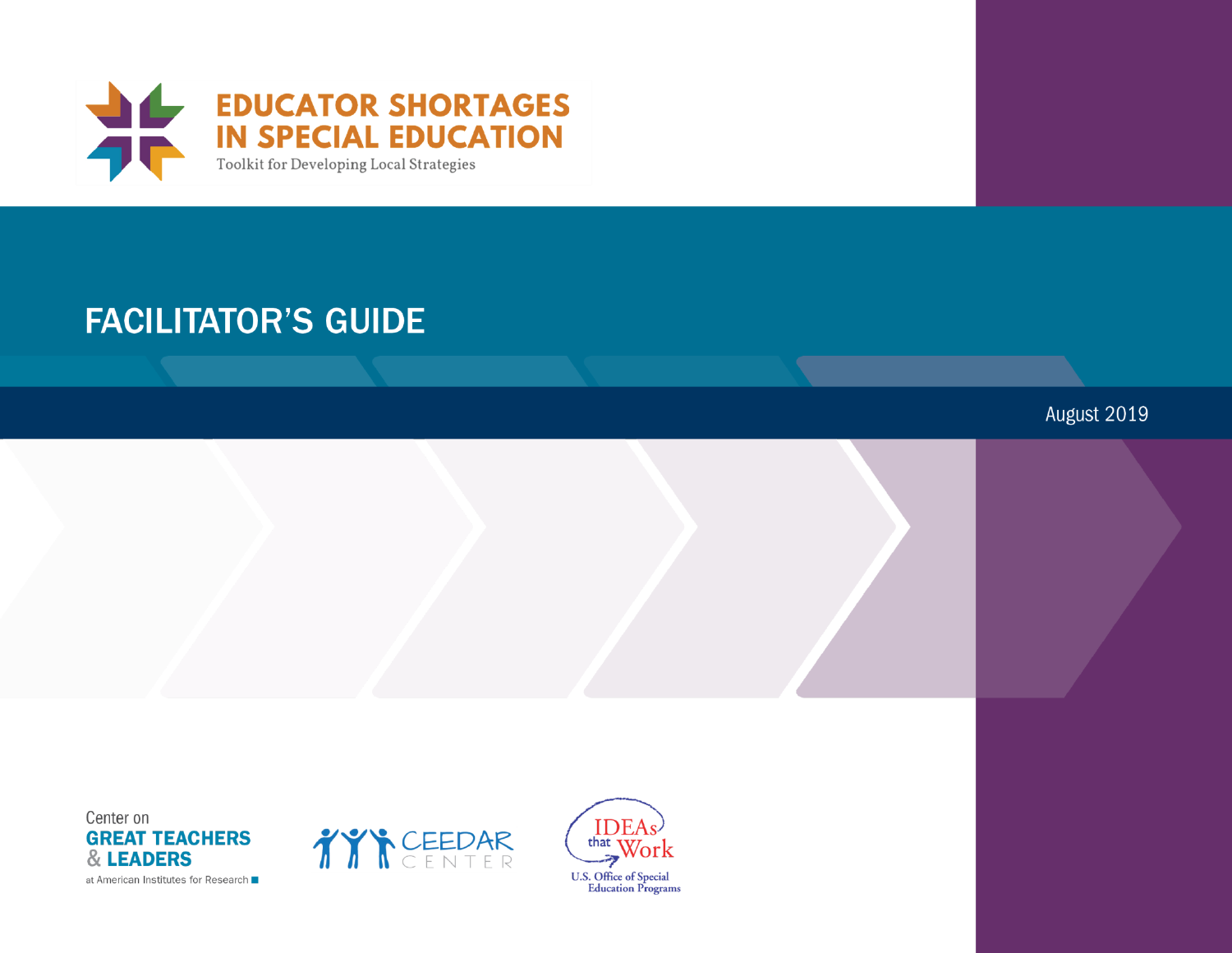## **Facilitator's Guide**

### **Authors**

### **Lindsey Hayes, MEd**

American Institutes for Research, GTL Center and CEEDAR Center

**Margaret Kamman, PhD**

University of Florida, CEEDAR Center

### **Lynn Holdheide, MEd**

American Institutes for Research, GTL Center and CEEDAR Center

**Amy Colpo, MPP**

American Institutes for Research, GTL Center and CEEDAR Center

### **Acknowledgments**

The authors would like to thank the following individuals for their thoughtful reviews: Loretta "Lucky" Mason-Williams, Binghamton University; Lori Renfro, Maricopa County Education Service Agency; Kimberly Rice, Arizona Department of Education; Tracey Sridharan, Arizona Department of Education; Laura Stelitano, RAND; and Sandra Williamson, American Institutes for Research.



This content was produced under U.S. Department of Education, Office of Special Education Programs, Award No. H325A120003 and the Office of Elementary and Secondary Education Programs, Award No. S283B120021-12A. David Guardino serves as project officer. The views expressed herein do not necessarily represent the positions or policies of the U.S. Department of Education. No official endorsement by the U.S. Department of Education of any product, commodity, service, or enterprise mentioned in this content is intended or should be inferred.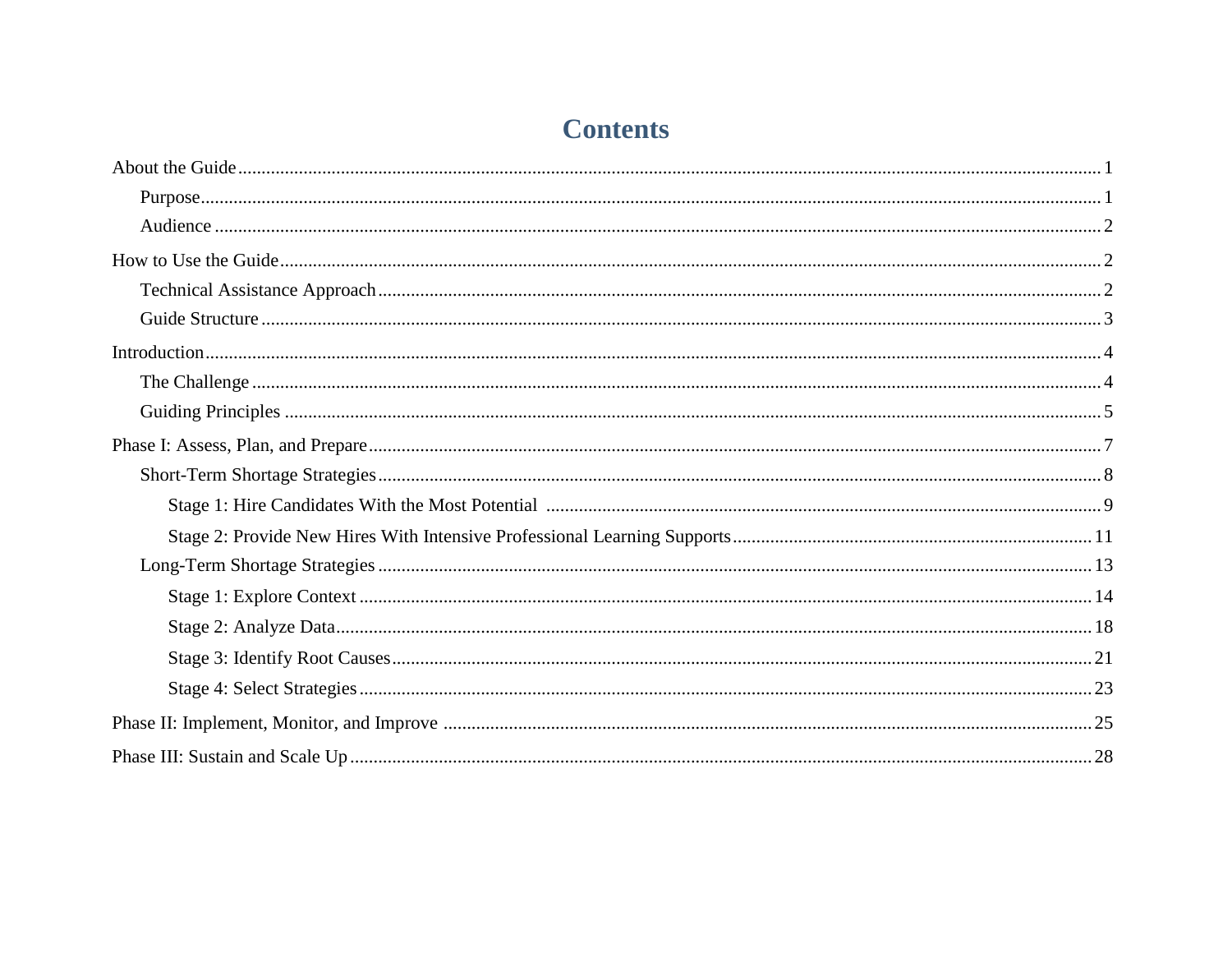## <span id="page-3-0"></span>**About the Guide**

### **What Is the Facilitator's Guide?**

This guide helps teams identify and implement a combination of short- and long-term educator talent management strategies to create comprehensive special education teacher shortage solutions that address local context and needs.

## <span id="page-3-1"></span>**Purpose**

The Facilitator's Guide to *Educator Shortages in Special Education: Toolkit for Developing Local Strategies, developed by the Center* on Great Teachers and Leaders (GTL Center) and the Collaboration for Effective Educator Development, Accountability, and Reform (CEEDAR) Center, is designed to lead state teams through a collaborative process in developing a comprehensive approach for addressing special education teacher shortages through a combination of short- and long-term educator talent management strategies. Aligned with current efforts from the U.S. Department of Education's Office of Special Education Programs (OSEP), this process intentionally examines shortages across the entire career continuum—from attracting to preparing to retaining teachers—so that all students with disabilities (SWDs) have access to effective teachers (Figure 1).

### **Figure 1. OSEP's Focus Across the Career Continuum**

<span id="page-3-2"></span>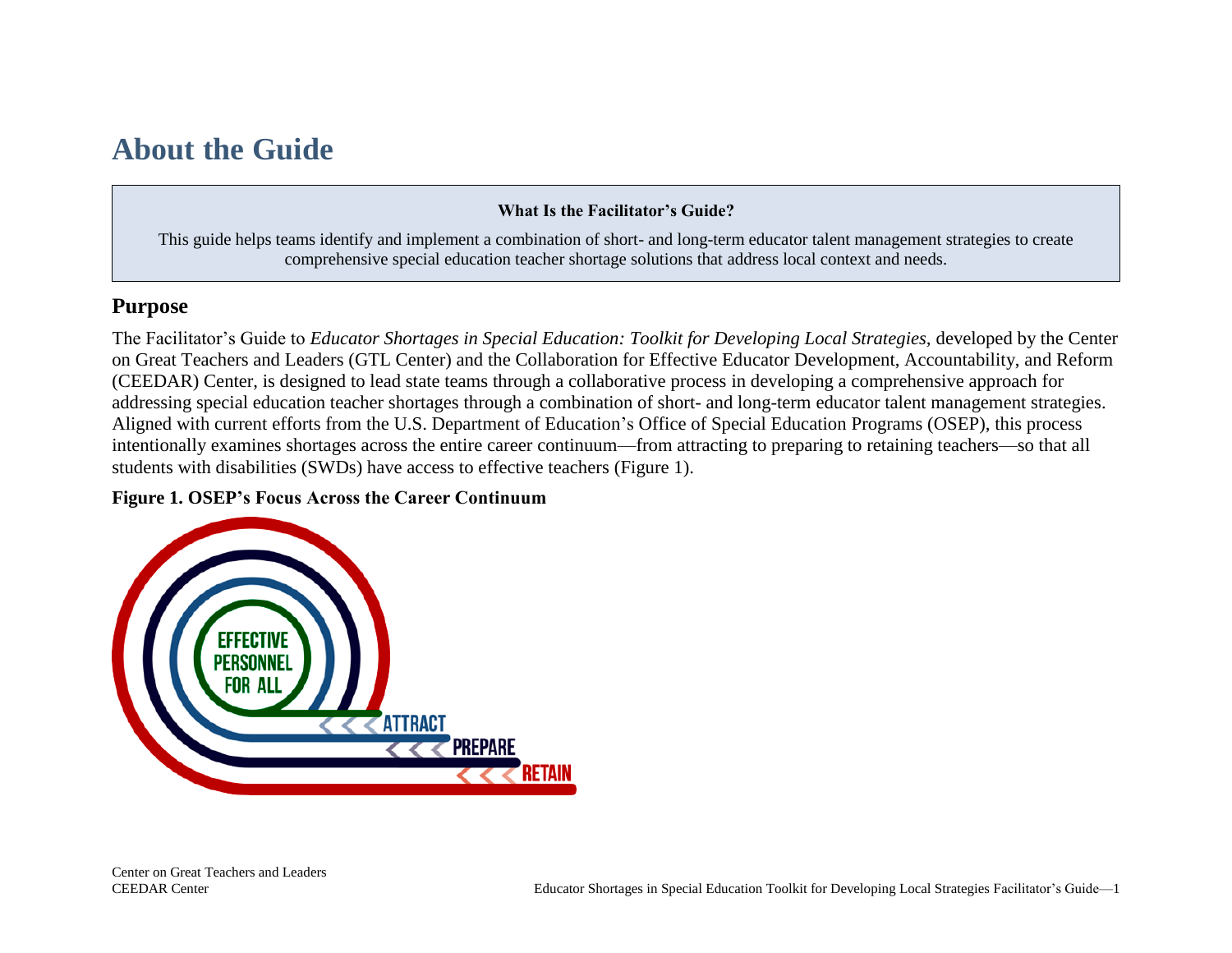## **Audience**

This guide is written for the leaders and facilitators of state teams charged with developing a comprehensive approach for addressing local special education teacher shortages. State teams should promote shared ownership, collective action, and joint accountability across the following partners:

- **Example 3 State education agency** (SEA) personnel responsible for statewide educator talent management systems, data and monitoring systems, and educator preparation and accountability systems
- **Regional education agency** personnel responsible for building capacity across districts and regions within states
- **Local education agency** (LEA) or district personnel responsible for attracting, developing, and retaining effective special education teachers, including instructional leaders and human resources personnel
- **Educator preparation program** (EPP) personnel, including both traditional and alternative routes, responsible for preparing new special education teachers

## <span id="page-4-0"></span>**How to Use the Guide**

## <span id="page-4-1"></span>**Technical Assistance Approach**

The Facilitator's Guide leads teams through a three-phase process to identify short- and long-term strategies that, when implemented concurrently, can lead to comprehensive special education teacher shortage solutions (Figure 2). In the first phase, teams **assess** their shortage needs to **plan and prepare** for implementation of both short- and long-term evidence-based educator talent management strategies. In the next phase, teams define partner roles and responsibilities to **implement, monitor, and improve** these strategies. In the final phase, teams consider ways to **sustain and scale up** these strategies to other schools, districts, and regions within the state.

### **Figure 2. Three-Phase Process**

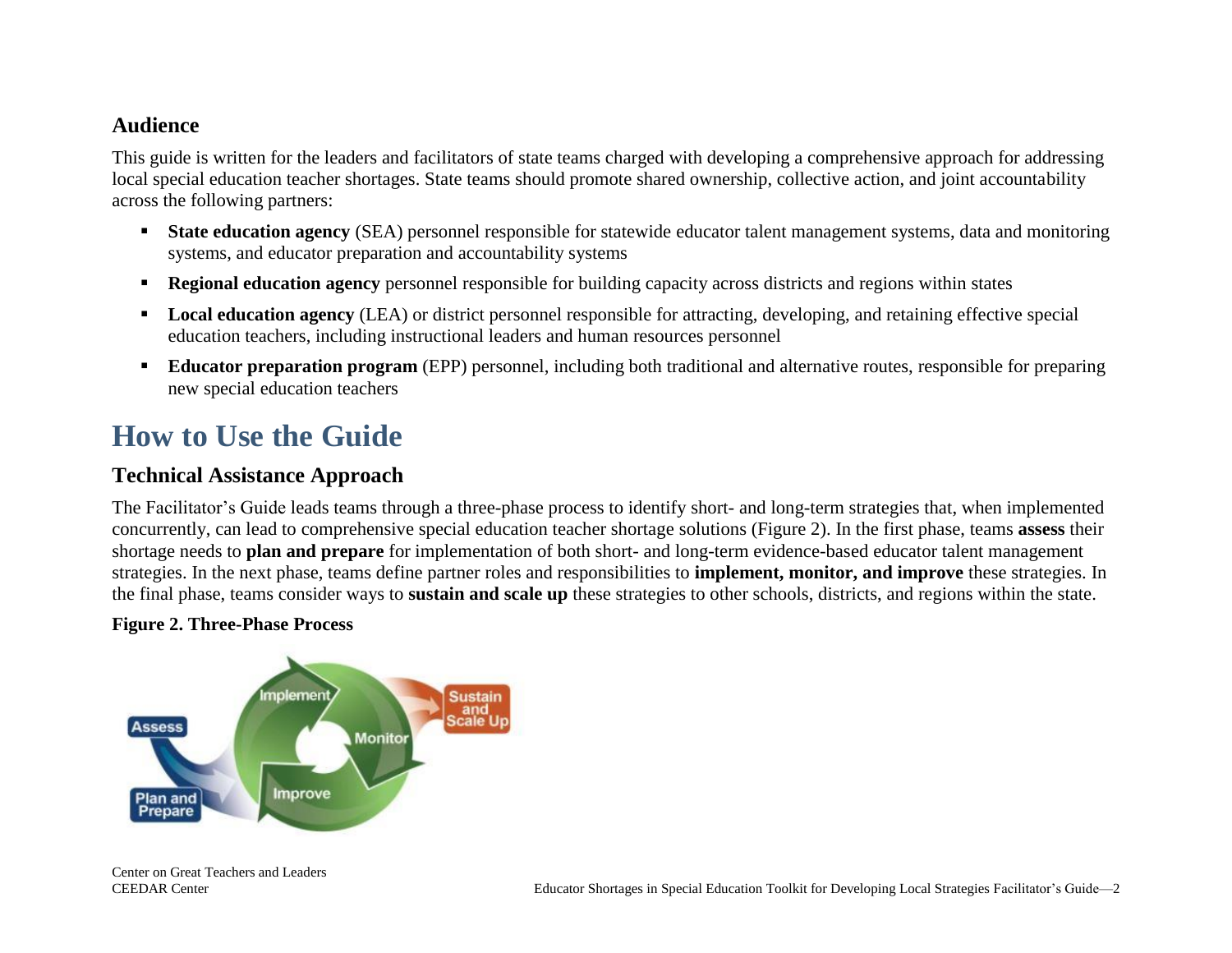The Facilitator's Guide is organized around the guiding principle that comprehensive shortage solutions require short-term strategies to address the immediate demand for special education teachers coupled with long-term, systemic strategies to strengthen the educator workforce. For this reason, during *Phase I: Assess, Plan, and Prepare* teams concurrently identify short-term strategies to fill vacancies while engaging in a data-driven process to examine and address the systemic root causes of shortages. Table 1 shows how the Facilitator's Guide leads teams through concurrent processes to examine complementary short-term and long-term strategies that can be jointly implemented, sustained, and scaled.

### **Table 1. Stages Within the Three-Phase Process**

| <b>Phase I: Assess, Plan, and Prepare</b>                                                                                                                                                 |                                                                                                                                                                |  |
|-------------------------------------------------------------------------------------------------------------------------------------------------------------------------------------------|----------------------------------------------------------------------------------------------------------------------------------------------------------------|--|
| <b>Short-Term Strategies</b><br>Stage 1: Hire Candidates With the<br><b>Most Potential</b><br>Stage 2: Provide New Hires With<br>$\blacksquare$<br><b>Intensive Professional Learning</b> | Long-Term Strategies<br>Stage 1: Explore Context<br>Stage 2: Analyze Data<br>٠<br><b>Stage 3: Identify Root Causes</b><br>٠<br>Stage 4: Select Strategies<br>٠ |  |
| <b>Phase II: Implement, Monitor, and Improve</b>                                                                                                                                          |                                                                                                                                                                |  |
| <b>Phase III: Sustain and Scale Up</b>                                                                                                                                                    |                                                                                                                                                                |  |

## <span id="page-5-0"></span>**Guide Structure**

The Facilitator's Guide leads teams through a multi-stage process to consider both short and long-term strategies that contribute to a comprehensive approach to addressing special education teacher shortages. Each stage is anchored by an **essential question** and **big ideas** to help teams frame their thinking about special education teacher shortages. Each stage is further divided into suggested **action steps** accompanied by **recommended tools and resources** and **reflection questions for state teams**. The recommended tools and resources provide state team leads and facilitators with in-depth facilitation guidance, implementation resources, and continuous improvement tools to help state teams carry out the suggested action steps.

Teams may need additional support from an experienced technical assistance facilitator to carry out the activities in this guide. States interested in support related to this guide should contact the [CEEDAR Center.](http://ceedar.education.ufl.edu/contact/)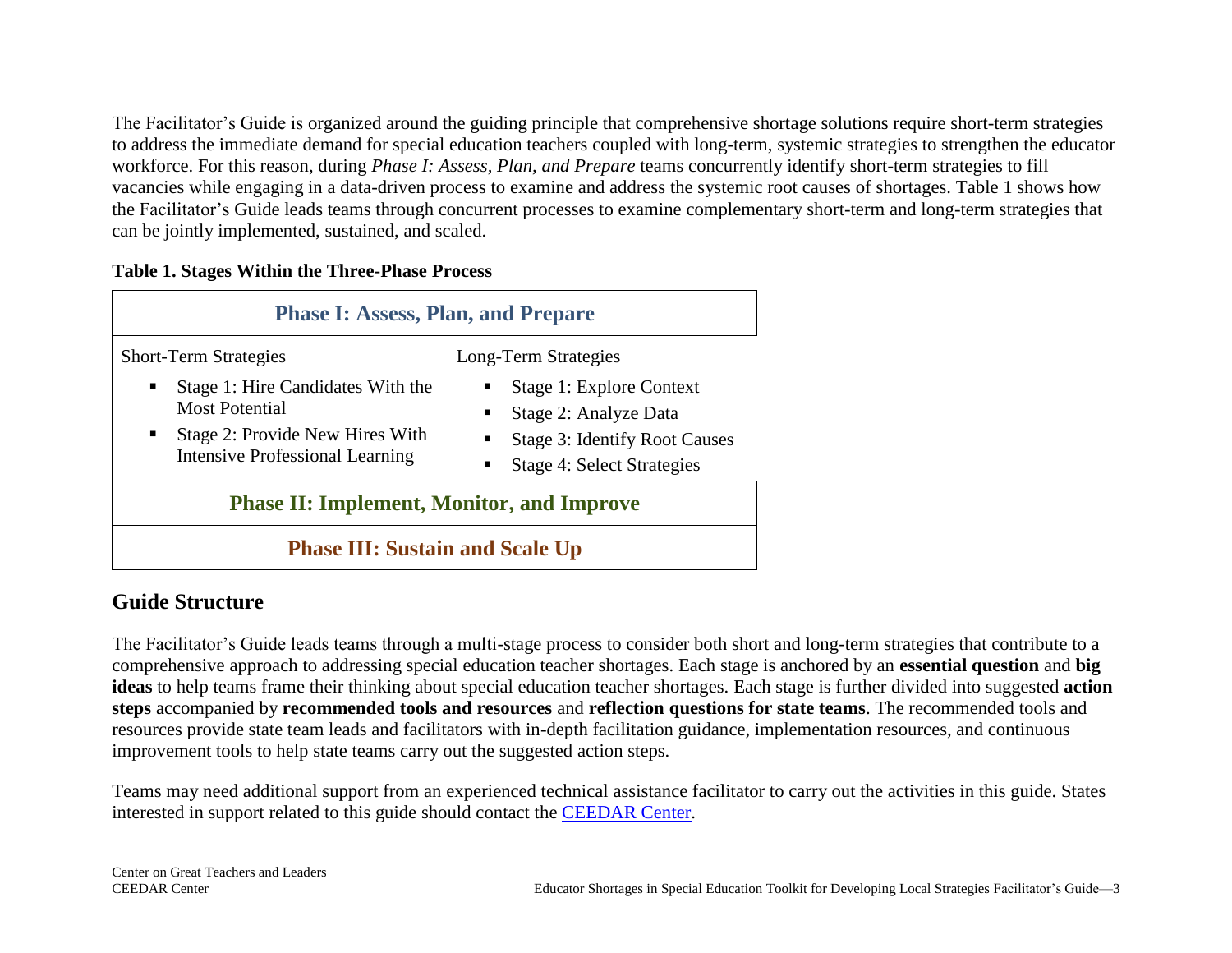## <span id="page-6-0"></span>**Introduction**

## <span id="page-6-1"></span>**The Challenge**

Special education teacher shortages have existed for decades. In this time, states and districts have cycled through many different strategies that were intended to mitigate shortages. Some states have tried financial incentives for hard-to-staff positions, such as hiring bonuses or loan forgiveness agreements. Other states have developed "grow-your-own" programs to expand pathways into the profession or invested in mentoring and induction to improve teacher retention. Still other states have tried increasing EPP accountability, in the hope that graduates will be better prepared and therefore more likely to remain in the profession. However, states and districts facing shortages of crisis proportions often are left with few options but to lessen the requirements for certification and licensure to increase the pool of available teachers. Many districts are increasingly turning to alternative certification routes to fill vacancies but then experience a "revolving door" when inexperienced and underprepared teachers leave after a few years in the classroom.

### **Special Education Teacher Certification and the Every Student Succeeds Act (ESSA)**

ESSA allows states more flexibility and control over teacher licensure requirements. However, ESSA defers to the Individuals with Disabilities Education Act (IDEA) for the licensure requirements of special education teachers. Although ESSA affords states the flexibility to waive licensure requirements for most teachers, they cannot be waived for special education teachers because IDEA requires that special education teachers be fully licensed when they begin to teach. The only option for an unlicensed beginning special education teacher is to be enrolled in an alternate certification program that requires high-quality professional development and intensive supervision, leads to full certification, and does not last more than 3 years.

This Facilitator's Guide is based on the guiding principle that short-term strategies to meet immediate demand must be intentionally paired with long-term, systemic strategies to attract, prepare, and retain effective special education teachers to create comprehensive shortage solutions (Figure 3).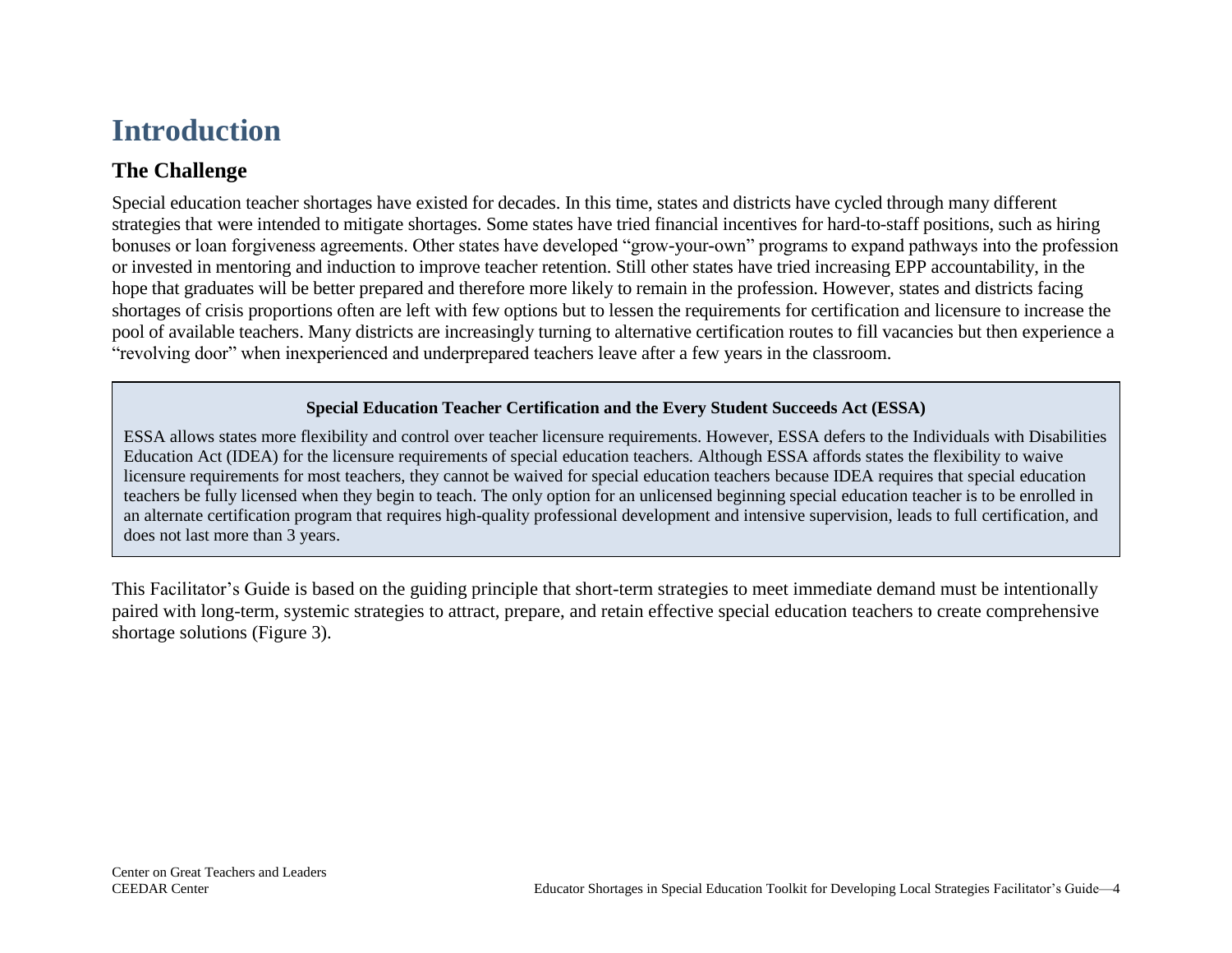### **Figure 3. Comprehensive Shortage Solutions**



Unfortunately, the urgent need for short-term solutions to fill vacancies, particularly in critical shortage areas such as special education, often works in opposition to long-term, systemic efforts to create an effective teacher workforce. Systemic efforts to strengthen educator talent management systems may produce better prepared teachers who are more likely to be retained, but these strategies take time to implement. In addition to the short-term, stopgap solutions that are sometimes necessary to address immediate vacancies, states also must invest in long-term, systemic strategies to address the root causes of special education teacher shortages. Systemic strategies to strengthen educator talent management systems require strong partnerships at all stages of the career continuum, which involves the full commitment and shared ownership of the SEA, local districts, and EPPs.

## <span id="page-7-0"></span>**Guiding Principles**

To reinforce the importance of systemic strategies to address the complex problem of shortages, guidance in the Facilitator's Guide is based on the following principles:

- **EXECTE 2.5 Interpretional issume.** Although national and state-level shortage data provide valuable information, the data often obscure patterns in shortages at the district and school levels that directly affect students' access to effective teachers. Addressing special education teacher shortages requires strategies that directly respond to local needs and context.
- **EXECUTE:** Shortages are an equity issue. Shortages do not impact all localities and populations of students in the same way. A focus on improving shortages in the aggregate often overlooks the populations of students who are most in need of effective instruction. Improving equitable access to effective special education teachers means addressing teacher shortages at the local level for the highest need populations of students.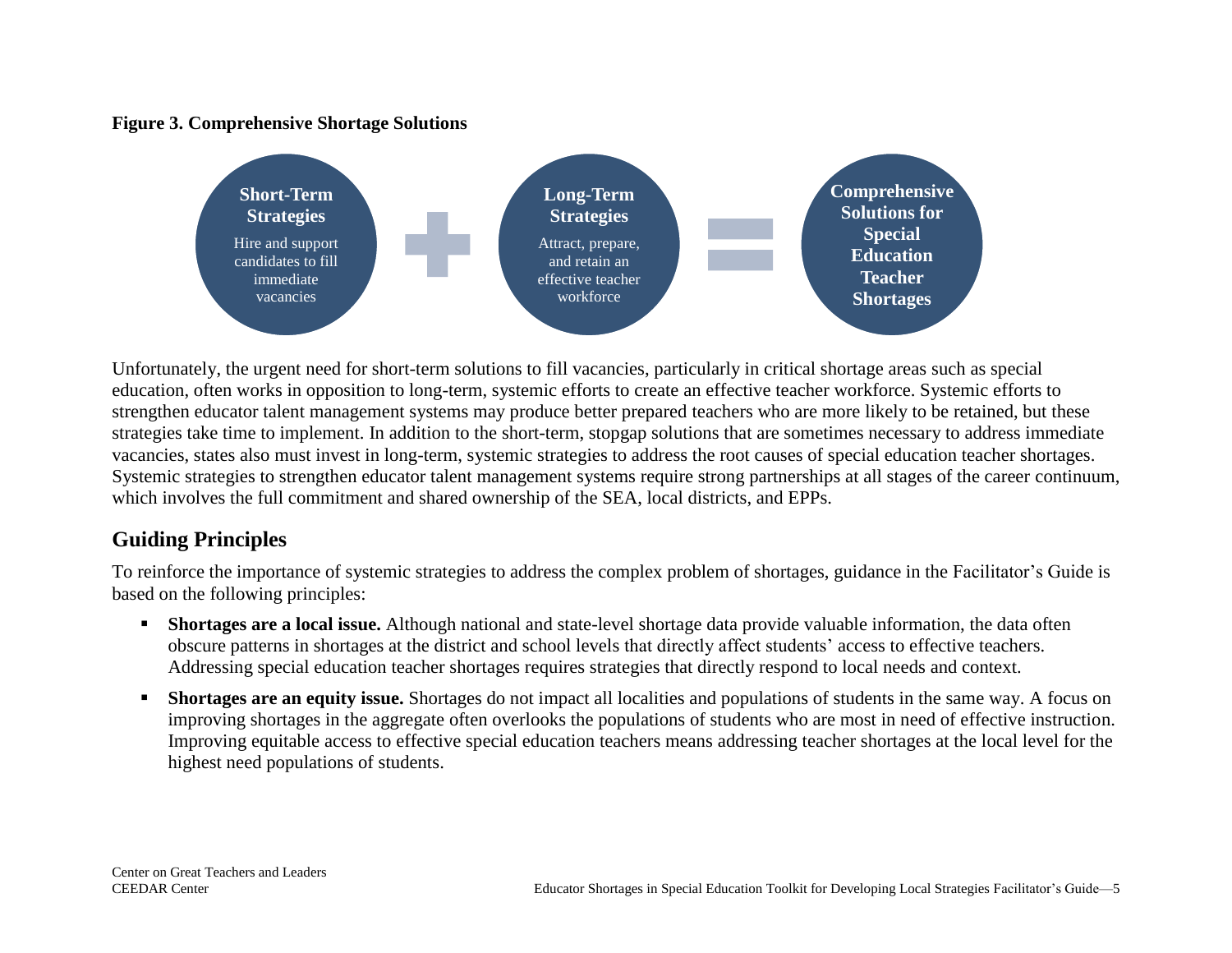- **EXECUTE:** Shortages can impact any stage of the career continuum. For example, shortages can result from attracting or preparing too few teachers. Shortages also can result from high rates of teacher attrition. Understanding the points on the career continuum at which shortages develop, expand, or contract is essential for selecting strategies that will address the root causes of shortages.
- **EXECUTE:** Shortages require collaboration across partners at all stages of the career continuum. Because shortages can occur at any point of the career continuum, multiple partners play a role in contributing to solutions, including SEAs, local districts or LEAs, and EPPs. Addressing shortages requires strong networks with shared ownership, collective action, and joint accountability between the state and local levels. Partners need clearly defined roles and responsibilities to work together to address shortages.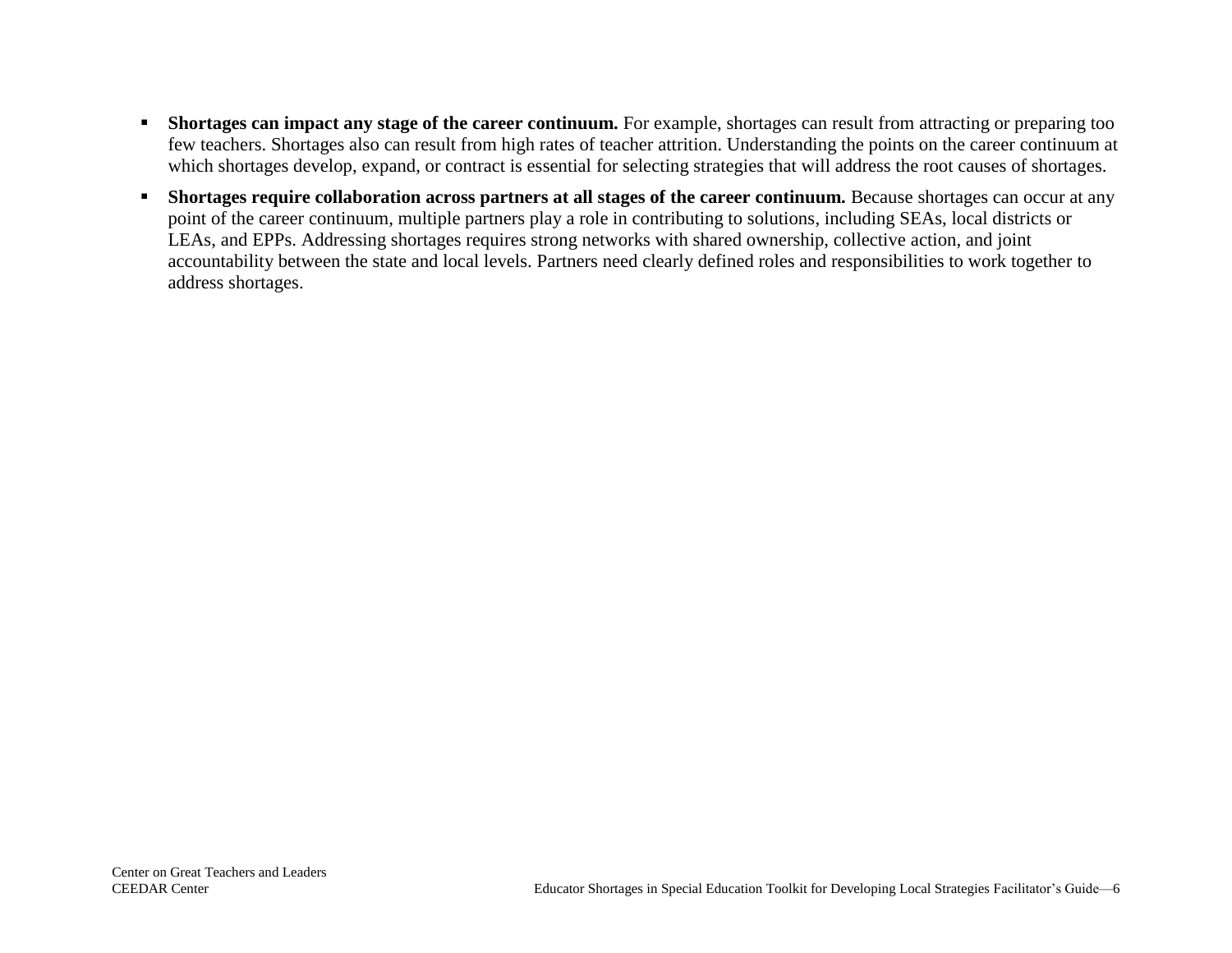# <span id="page-9-0"></span>**Phase I: Assess, Plan, and Prepare**

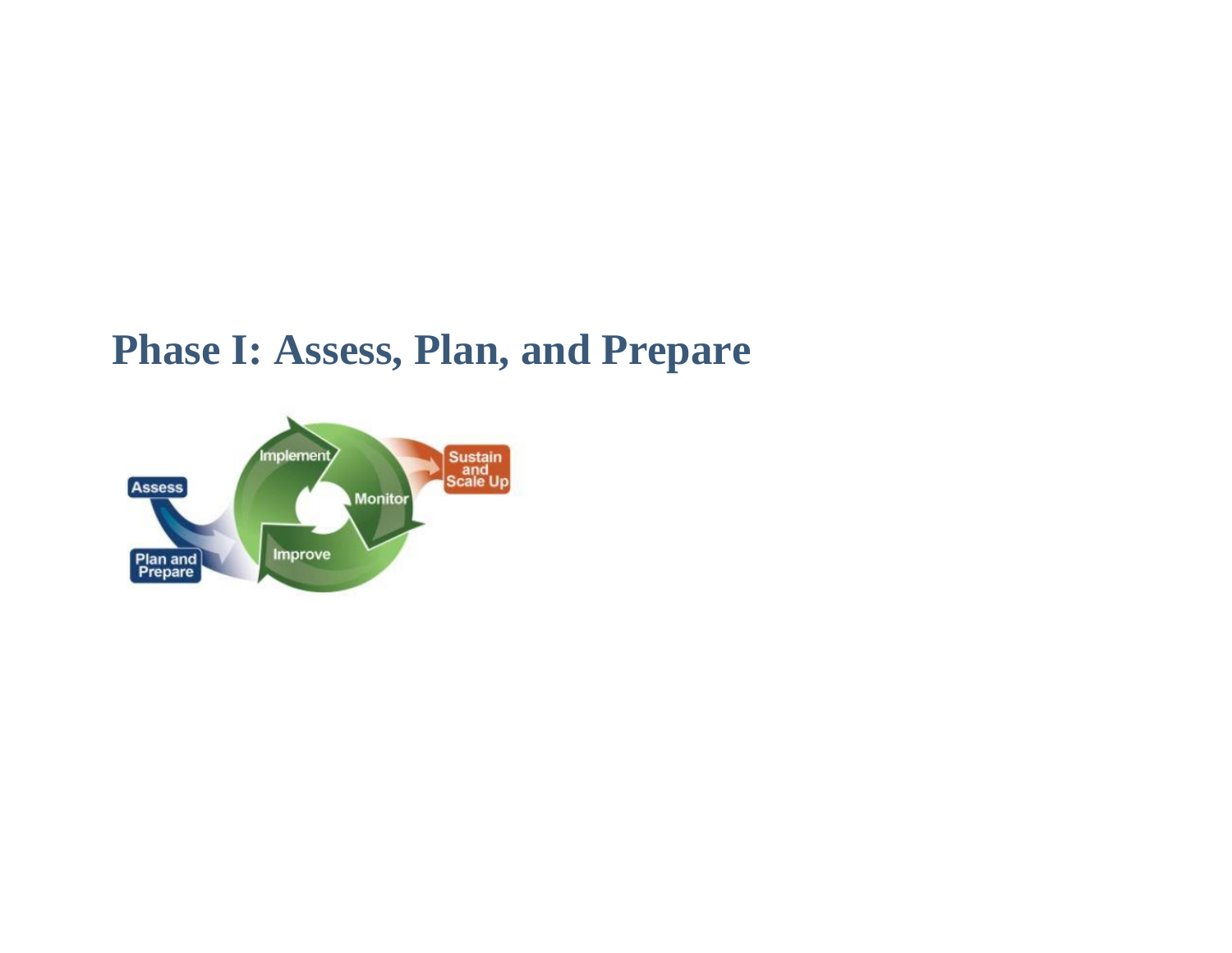# <span id="page-10-0"></span>**Short-Term Shortage Strategies**

## **Hire and Support Candidates to Fill Immediate Vacancies**

## **Overview**

When vacancies need to be filled immediately and no experienced special education teachers are available, schools and districts are often left with no choice but to hire candidates who have limited or no preparation in teaching SWDs. In these situations, school and district leaders must be equipped to make informed choices about **hiring candidates who demonstrate the most potential** for success as special education teachers. New hires with limited preparation will require **intensive, ongoing professional learning supports** grounded in high-leverage and evidence-based practices to become effective special education teachers (see Figure 4).

## **Figure 4. Stages to Assess, Plan, and Prepare for Short-Term Shortage Strategies**



## **Objectives**

This section of the Facilitator's Guide will support teams to:

- Make informed decisions about hiring the best possible candidates for immediate special education vacancies; and
- **•** Create a comprehensive system of professional learning supports for beginning special education teachers that increases their knowledge and use of high-leverage and evidence-based practices.

## **Featured Resource**

■ Special [Education Teacher Shortages Primer](https://gtlcenter.org/technical-assistance/toolkits/educator-shortages-special-education/shortage-primer)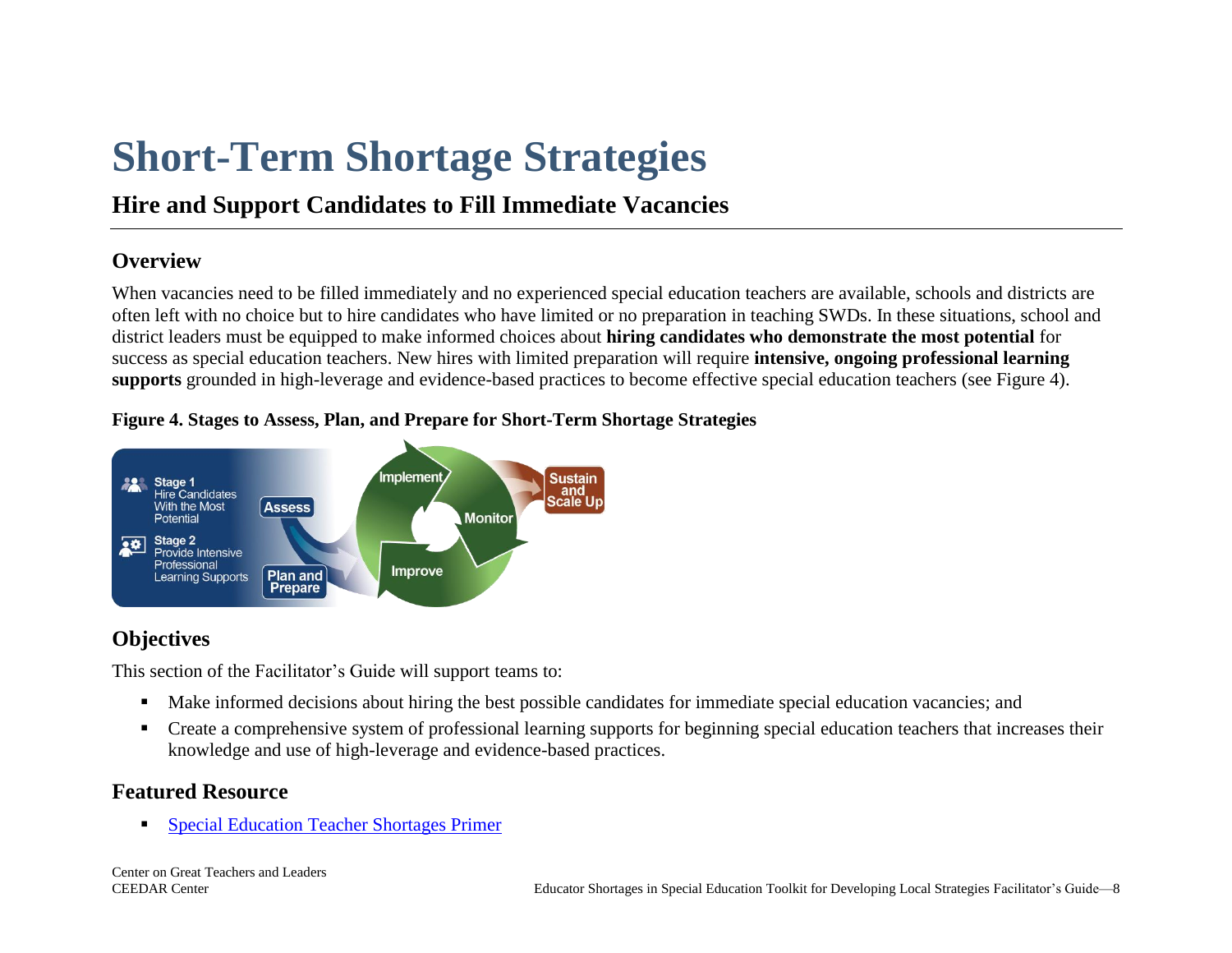## <span id="page-11-0"></span>**Stage 1: Hire Candidates With the Most Potential**

## **Essential Question**

■ How can schools and districts make informed hiring decisions for special education vacancies?

- The special education teacher shortage crisis has made hiring a challenge for many districts and schools.
- **EXECUTE:** Districts and schools faced with immediate special education vacancies often are left with no choice but to hire candidates who have been certified through a route that required little or no preparation in teaching SWDs.
- **IF** In these situations, district and school leaders and hiring managers can look at certain characteristics and experiences for help in deciding whether a candidate may be suited to the role of a special education teacher.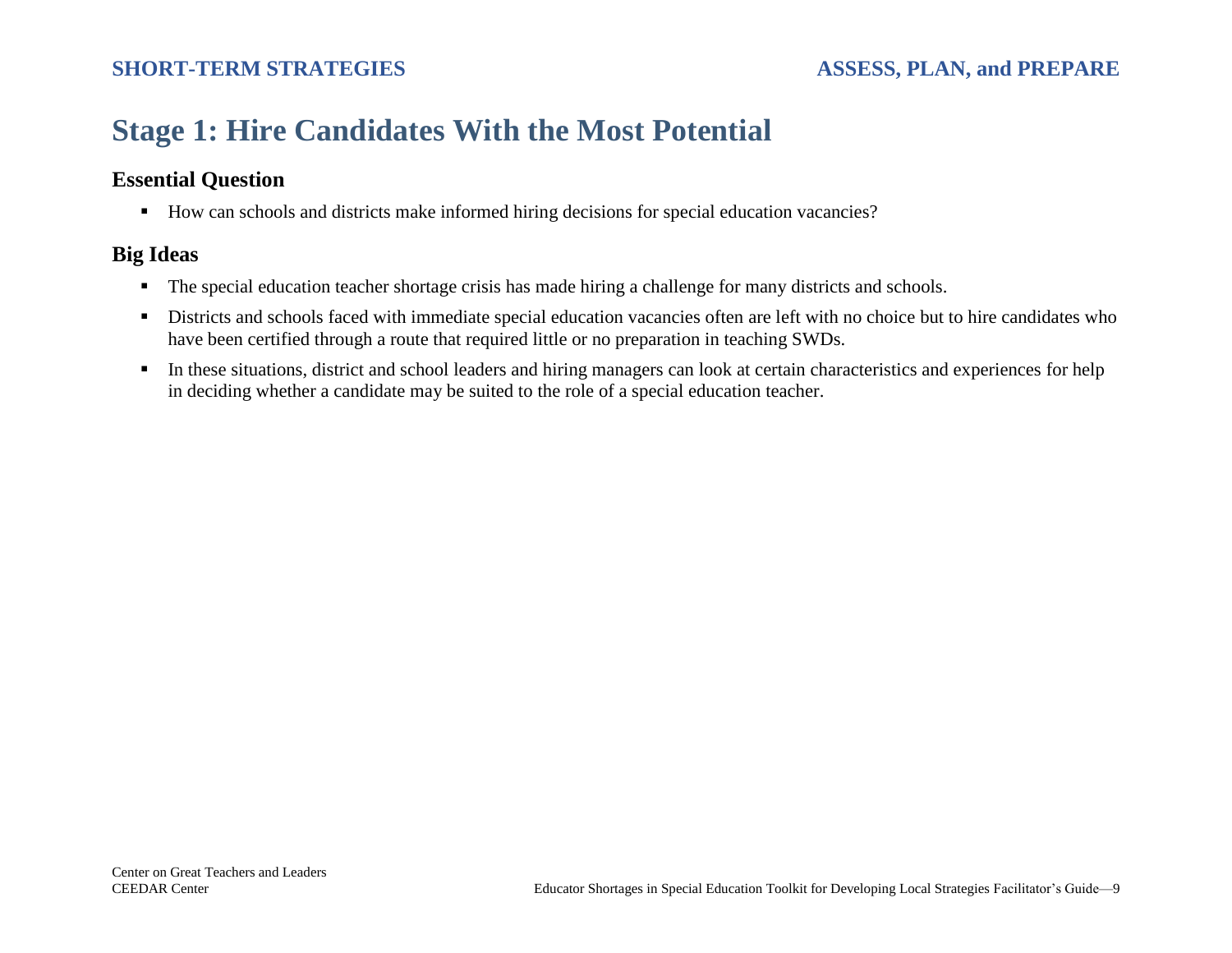| <b>Suggested action steps</b>                                               | <b>Recommended tools and resources</b>                                                                                                                                                                                                                                                                                                                                                                 | <b>Reflection questions for state teams</b>                                                                                                                                                                                                                                                                                                                                                                                                                                                                                                                                                                                                                                                                                                                                                                                                                                                                                                                                                                                                                                                                                                                                                                                                                                                                                                                                                                                                 |
|-----------------------------------------------------------------------------|--------------------------------------------------------------------------------------------------------------------------------------------------------------------------------------------------------------------------------------------------------------------------------------------------------------------------------------------------------------------------------------------------------|---------------------------------------------------------------------------------------------------------------------------------------------------------------------------------------------------------------------------------------------------------------------------------------------------------------------------------------------------------------------------------------------------------------------------------------------------------------------------------------------------------------------------------------------------------------------------------------------------------------------------------------------------------------------------------------------------------------------------------------------------------------------------------------------------------------------------------------------------------------------------------------------------------------------------------------------------------------------------------------------------------------------------------------------------------------------------------------------------------------------------------------------------------------------------------------------------------------------------------------------------------------------------------------------------------------------------------------------------------------------------------------------------------------------------------------------|
| Assess candidates' prior<br>knowledge and<br>experiences.                   | <b>Brief</b><br><b>Short-Term Strategies for Dealing With</b><br><b>Shortages of Special Education Teachers</b><br><b>GTL Center/CEEDAR Center</b><br><b>Module</b><br><b>Teacher Induction: Providing</b><br><b>Comprehensive Training for New Special</b><br>Educators-Good Job Match<br><b>IRIS</b> Center<br><b>Brief</b><br><b>Ensuring High-Quality Teacher Talent</b><br><b>Education First</b> | • Who should be included in conversations about hiring and supporting new<br>teachers?<br>Superintendents<br>Principals<br>Human resources directors<br>Special education administrators<br>Current experienced special education teachers<br>Current beginning special education teachers<br>Mentor teachers<br>Others?<br>In our context, what criteria are the most reliable indicators of a candidate's<br>٠<br>potential as a special education teacher?<br>What experiences might be an indicator of potential—for example, prior<br>٠<br>experience as a paraprofessional? Experience with individuals with disabilities?<br>Experience in schools?<br>What dispositions and competencies might be an indicator of potential—for<br>example, the ability to be coached? The ability to remain calm under pressure?<br>Initiative? Persistence? Belief in learning potential for all students?<br>What knowledge might be an indicator of potential-for example, knowledge of<br>IDEA? Knowledge of the local community?<br>How will we support school and district leaders to embed desired experiences,<br>٠<br>dispositions, competencies, and knowledge in job descriptions and postings to<br>attract the best candidates?<br>How will we support school and district leaders to design interview processes to<br>help them identify these desired indicators in candidates—for example, training<br>selection and hiring teams? |
| Consider candidates'<br>certification route and<br>preparation experiences. | <b>Brief</b><br><b>Short-Term Strategies for Dealing With</b><br><b>Shortages of Special Education Teachers</b><br><b>GTL Center/CEEDAR Center</b>                                                                                                                                                                                                                                                     | Is there a pool of dually certified teachers not currently serving as special<br>٠<br>education teachers that we can target for recruitment?<br>Did the candidate's certification route include any practice-based opportunities<br>(e.g., clinical experience, internship, or student teaching)?<br>Does the candidate's certification route provide any current in-service supports<br>٠<br>(e.g., external coach, mentor)?                                                                                                                                                                                                                                                                                                                                                                                                                                                                                                                                                                                                                                                                                                                                                                                                                                                                                                                                                                                                               |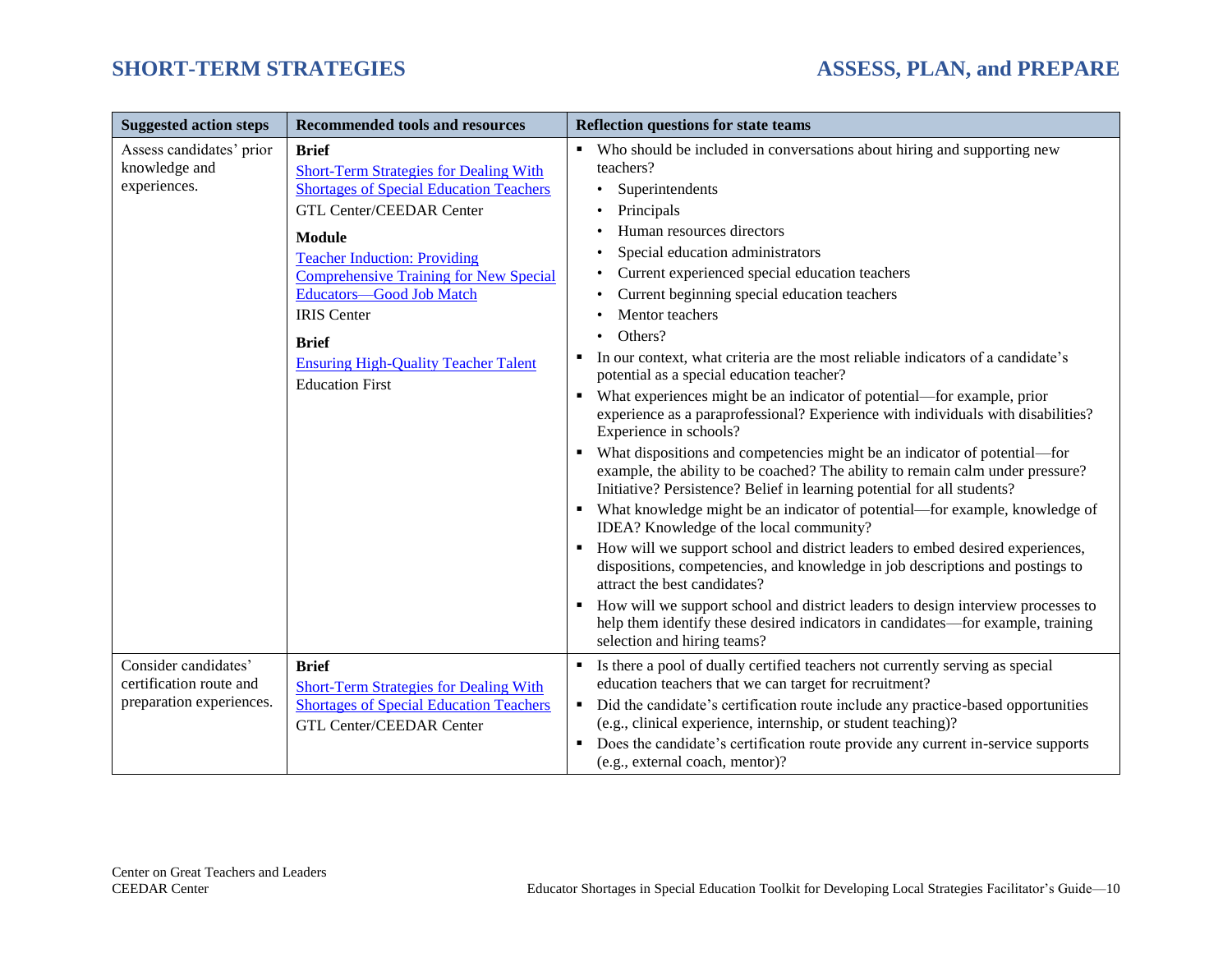## <span id="page-13-0"></span>**Stage 2: Provide New Hires With Intensive Professional Learning Supports**

## **Essential Question**

■ How can we provide beginning special education teachers with comprehensive professional learning supports?

- Hiring individuals who lack sufficient preparation in teaching SWDs come with a unique set of challenges.
- Special education teachers prepared through fast-track or alternative routes often require more time and resources than teachers who have been traditionally prepared because there may be critical gaps in their knowledge and skills.
- Some gaps can be addressed through intensive, sustained, in-service professional learning supports.
- Districts and schools should consider both the structure and content of intensive professional learning experiences for novice special education teachers.
- The structure of the professional learning experiences should provide ongoing opportunities for both individual support (such as mentoring and instructional coaching) and peer-to-peer support (e.g., professional learning communities, ongoing professional development).
- The content of the professional learning experiences should be grounded in high-leverage and evidence-based practices for SWDs.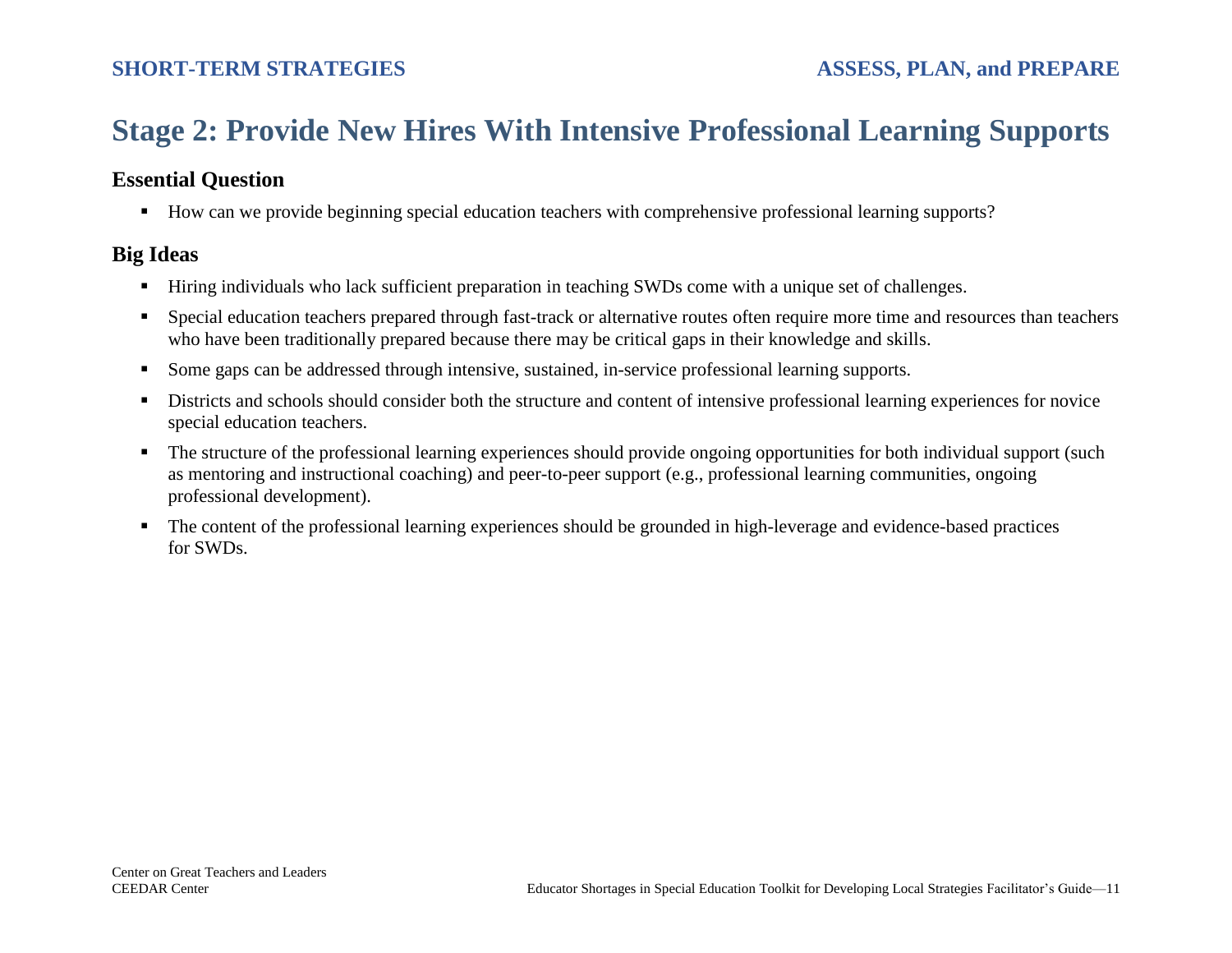| <b>Suggested action steps</b>                                                                                           | <b>Recommended tools and resources</b>                                                                                                                                                                                                                                                                                                                                                                                                                                                                                                                                                            | <b>Reflection questions for state teams</b>                                                                                                                                                                                                                                                                                                                                                                                                                                                                                                                                                                                                                                                                                                                                                                                                                                                                                                                                    |
|-------------------------------------------------------------------------------------------------------------------------|---------------------------------------------------------------------------------------------------------------------------------------------------------------------------------------------------------------------------------------------------------------------------------------------------------------------------------------------------------------------------------------------------------------------------------------------------------------------------------------------------------------------------------------------------------------------------------------------------|--------------------------------------------------------------------------------------------------------------------------------------------------------------------------------------------------------------------------------------------------------------------------------------------------------------------------------------------------------------------------------------------------------------------------------------------------------------------------------------------------------------------------------------------------------------------------------------------------------------------------------------------------------------------------------------------------------------------------------------------------------------------------------------------------------------------------------------------------------------------------------------------------------------------------------------------------------------------------------|
| Create consistent                                                                                                       | Website                                                                                                                                                                                                                                                                                                                                                                                                                                                                                                                                                                                           | • What are the high-leverage and evidence-based practices                                                                                                                                                                                                                                                                                                                                                                                                                                                                                                                                                                                                                                                                                                                                                                                                                                                                                                                      |
| messages for                                                                                                            | <b>High-Leverage Practices in Special Education</b>                                                                                                                                                                                                                                                                                                                                                                                                                                                                                                                                               | that we want all special education teachers to know and be                                                                                                                                                                                                                                                                                                                                                                                                                                                                                                                                                                                                                                                                                                                                                                                                                                                                                                                     |
| instructional                                                                                                           | <b>CEC/CEEDAR Center</b>                                                                                                                                                                                                                                                                                                                                                                                                                                                                                                                                                                          | able to do with their students?                                                                                                                                                                                                                                                                                                                                                                                                                                                                                                                                                                                                                                                                                                                                                                                                                                                                                                                                                |
| expectations.                                                                                                           | Guide<br>High-Leverage Practices in Special Education: A Professional<br>Development Guide for School Leaders<br><b>CEC/CEEDAR Center</b><br><b>Interactive Alignment Tool</b><br>High-Leverage Practice Resources Interactive Alignment Tool<br><b>IRIS Center/CEEDAR Center</b>                                                                                                                                                                                                                                                                                                                 | Are these practices embedded in the observation instrument<br>٠<br>used to evaluate special education teachers?<br>What are the most essential knowledge and skills that new<br>$\blacksquare$<br>hires with limited or no preparation teaching SWDs need to<br>be effective in the classroom?<br>How will we ensure consistent messaging about expectations<br>for instructional practice across beginning teachers'<br>professional learning experiences?<br>• What is the role of the EPPs in working with districts to<br>establish consistent messaging for instructional expectations?<br>How will we prioritize which knowledge and skills to target<br>throughout the first and second years of teaching?<br>• How will we assess gaps in new hires' knowledge and skills<br>to know how to target supports?<br>• How will we establish expectations for learning and growth<br>in the first and second years of teaching in alignment with<br>our teaching standards? |
| Deliver intensive<br>professional learning<br>supports anchored in<br>high-leverage and<br>evidence-based<br>practices. | <b>Module</b><br><b>Beginning Teacher Professional Learning &amp; Development</b><br><b>GTL Center</b><br><b>Module</b><br>Mentoring & Induction for Educators of Students With Disabilities<br><b>GTL Center</b><br><b>Brief</b><br>How Administrators Can Help Novice Special Education<br><b>Teachers Thrive: Induction Practices That Make a Difference</b><br><b>NCIPP</b><br><b>Handbook</b><br><b>Mentor Handbook: Supporting Beginning Special Educators</b><br><b>NCIPP</b><br><b>Manual</b><br><b>District Induction Manual: Supporting Beginning Special Educators</b><br><b>NCIPP</b> | How will we leverage multiple professional learning<br>structures (e.g., orientation, professional learning<br>communities, ongoing professional development, mentoring,<br>coaching) to create a comprehensive system of support for<br>new teachers?<br>How will we identify mentor teachers and coaches who are<br>knowledgeable of high-leverage and evidence-based<br>practices and well-versed in their use?<br>How will we match beginning teachers with experienced<br>mentors and coaches?<br>How will we ensure that all professional learning<br>experiences are anchored in high-leverage and evidence-<br>based practices for special education?<br>How will we fund these professional learning opportunities?<br>٠                                                                                                                                                                                                                                              |

CEC = Council for Exceptional Children; NCIPP = National Center to Inform Policy and Practice in Special Education Professional Development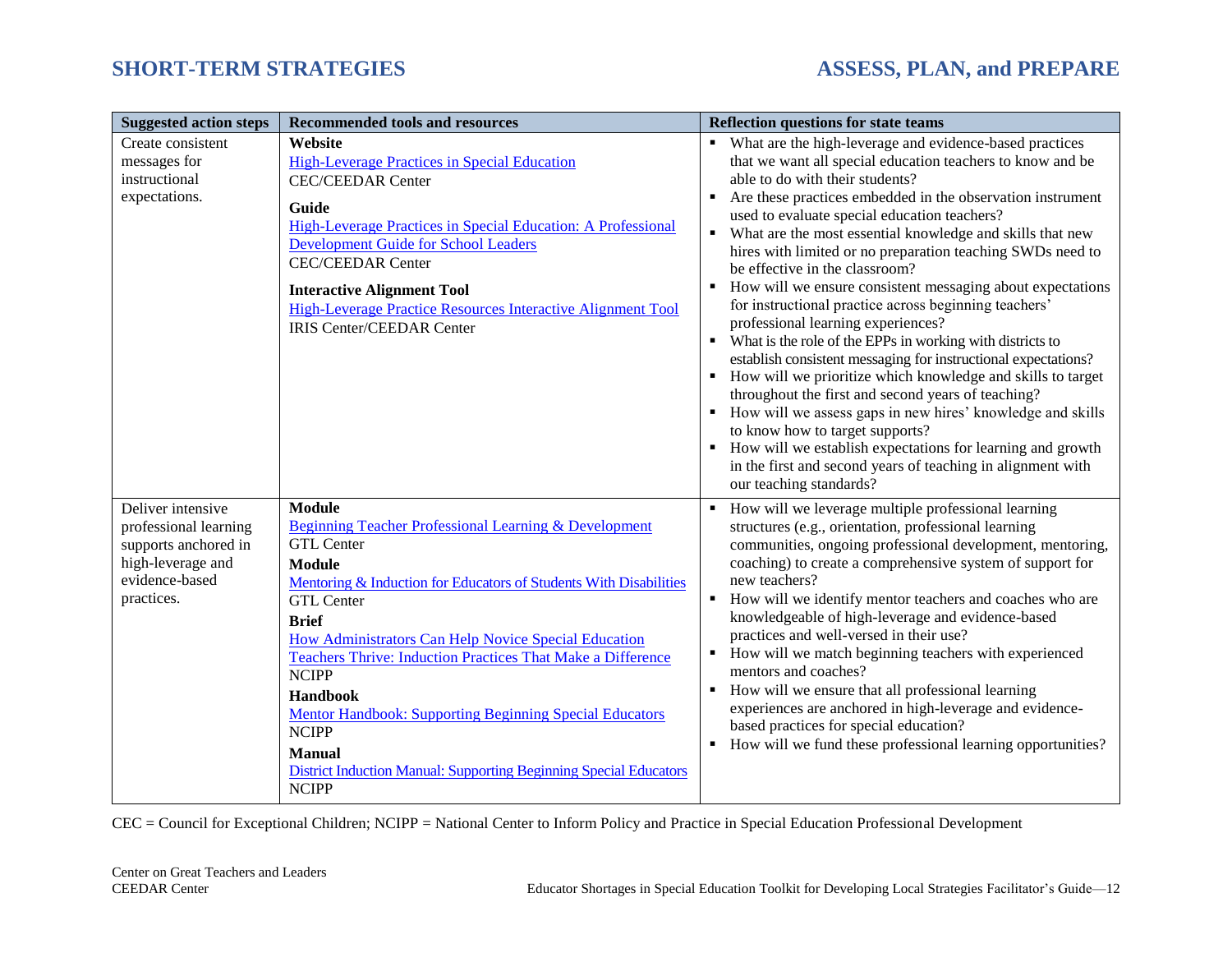# <span id="page-15-0"></span>**Long-Term Shortage Strategies**

## **Attract, Prepare, and Retain an Effective Teacher Workforce**

## **Overview**

The Facilitator's Guide is based on an approach that is designed to help teams identify long-term strategies specific to local contexts and needs. To identify long-term strategies, teams **explore context** for national, state, and local special education teacher shortages; **analyze data** across state, regional, local, and EPP partners; **identify root causes** of local shortages; and **select strategies** to strengthen educator talent management systems (see Figure 5).

### **Figure 5. Stages to Assess, Plan, and Prepare for Long-Term Shortage Strategies**



## **Objectives**

This section of the Facilitator's Guide will support teams to:

- Establish a collaborative partnership between the SEA, local districts, and EPPs to examine shortages;
- Analyze data at the state, regional, district, and EPP levels to determine the root causes of shortages; and
- Identify and select educator talent management strategies that address the root causes underlying shortages.

## **Featured Resources**

- Learning Policy Institute (LPI): [Teacher Shortages Solutions Toolkit](https://teachershortage.solutiontoolkit.org/#a)
- [Analyzing Special Education Teacher Shortages: A Data Tool for Practitioners](https://gtlcenter.org/technical-assistance/toolkits/educator-shortages-special-education/data-tool)
- [Shortage Strategy Selection Tool](https://gtlcenter.org/technical-assistance/toolkits/educator-shortages-special-education/selection-tool)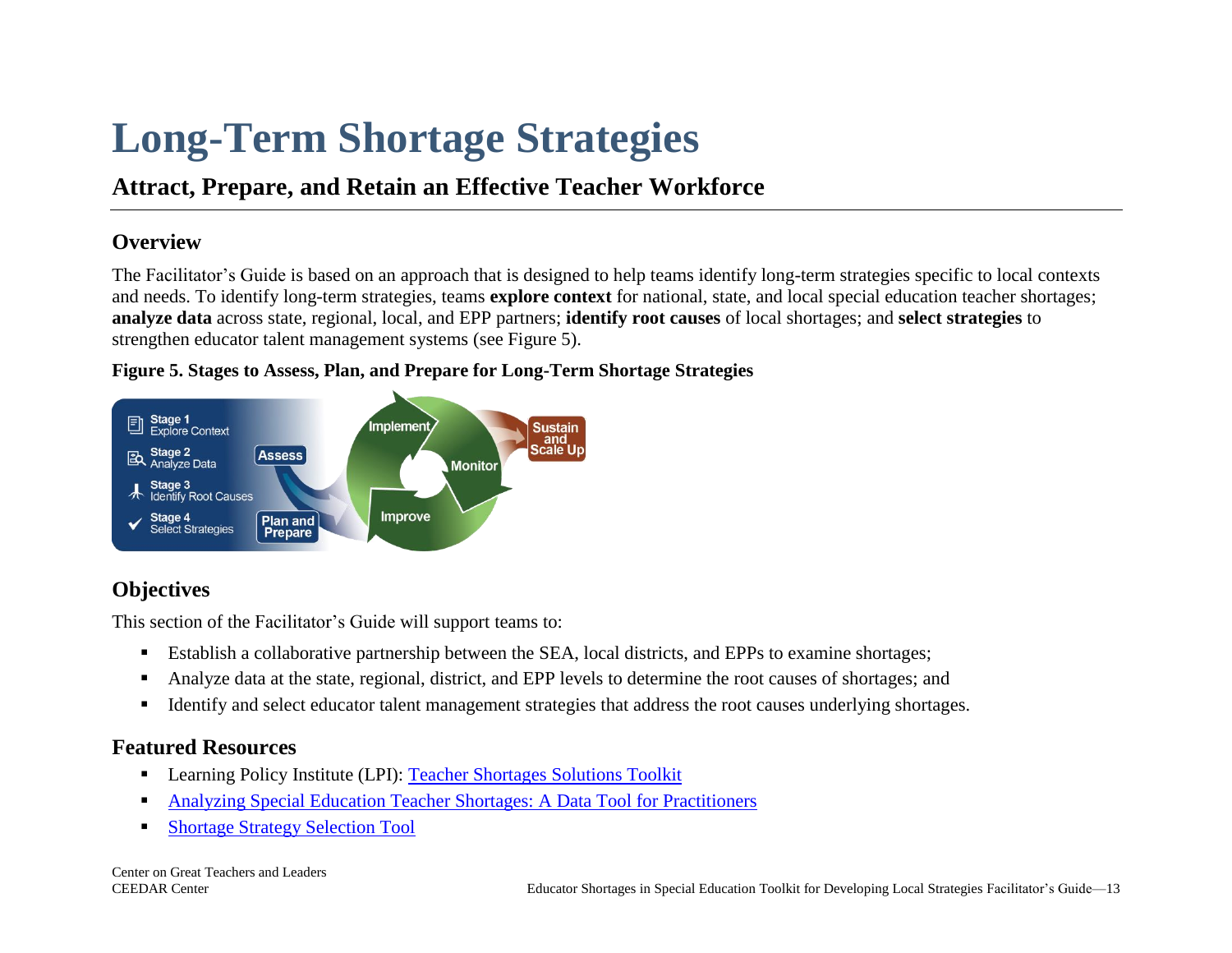## <span id="page-16-0"></span>**Stage 1: Explore Context**

## **Essential Question**

■ Why do special education teacher shortages matter in our state's context?

- Teacher shortages are a growing concern as the teacher workforce changes.
- National and state-level data show long-standing shortages in several critical areas, including special education.
- Further examination of teacher shortage trends at the district and school levels reveals that teacher shortages vary greatly by geographic area, subject, grade level, and school and student characteristics, such as the percentage of students living in poverty.
- Research shows that special education teachers who have gone through a full preparation program have a positive impact on student learning. However, shortages in special education mean that many SWDs do not have access to a fully prepared teacher who is equipped to positively impact student learning.
- **IMPROVING** equitable access to effective special education teachers means addressing teacher shortages at the local level for the highest need populations of students.
- To address special education teacher shortages, states must facilitate strong networks with shared ownership, collective action, and joint accountability between all partners including the SEA, LEAs, and EPPs.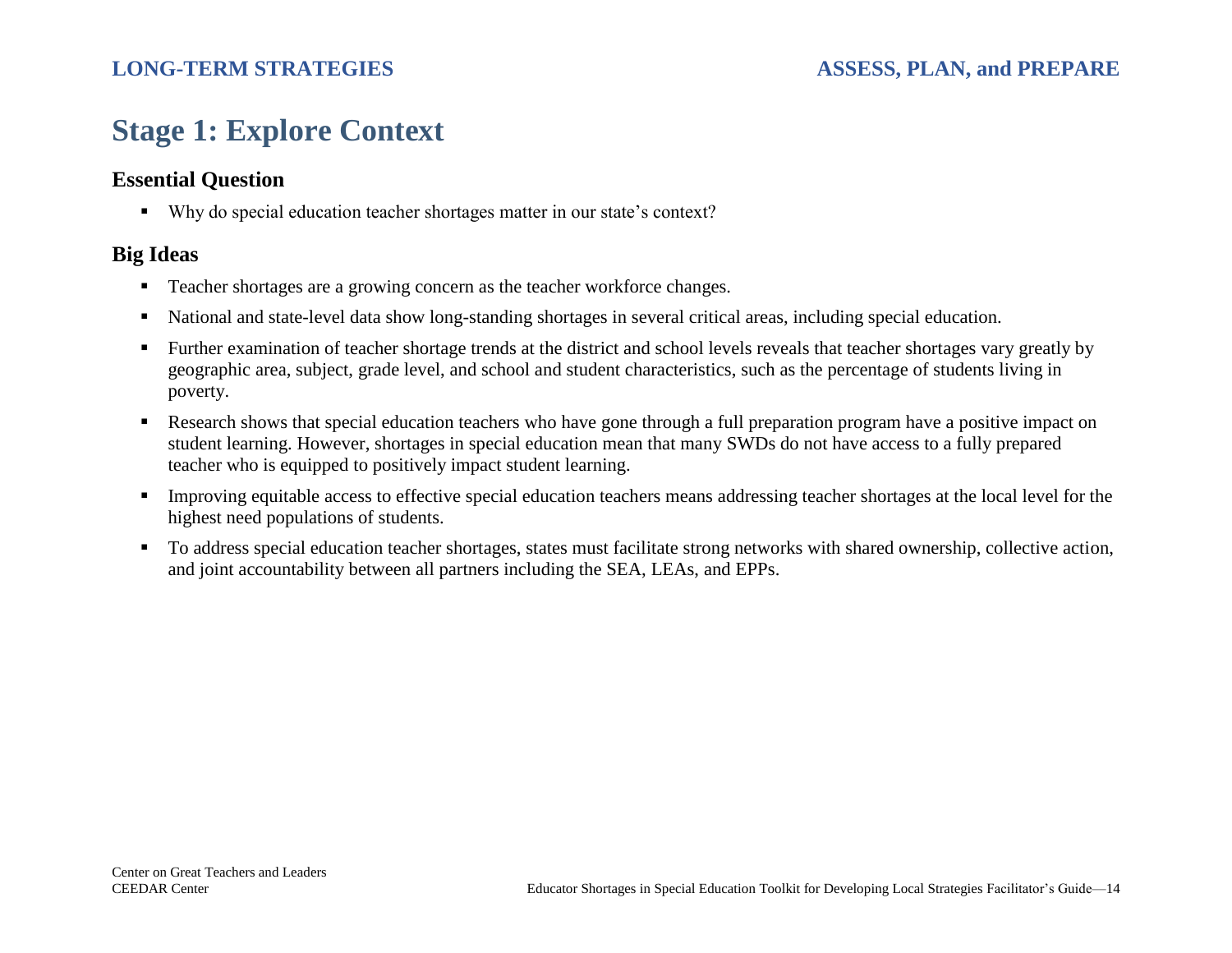| <b>Suggested action steps</b>                                                                                   | <b>Recommended tools and resources</b>                                                                                                                                                                                                                                                                                                                                                                                                                                                                                                                            | <b>Reflection questions for state teams</b>                                                                                                                                                                                                                                                                                                                                                                                                                                                                                                                                                                                                                                                                                                                                                                                                                                                                                                                                                                                                                                                                                                                                                                                                                                                                                                                                                                                       |
|-----------------------------------------------------------------------------------------------------------------|-------------------------------------------------------------------------------------------------------------------------------------------------------------------------------------------------------------------------------------------------------------------------------------------------------------------------------------------------------------------------------------------------------------------------------------------------------------------------------------------------------------------------------------------------------------------|-----------------------------------------------------------------------------------------------------------------------------------------------------------------------------------------------------------------------------------------------------------------------------------------------------------------------------------------------------------------------------------------------------------------------------------------------------------------------------------------------------------------------------------------------------------------------------------------------------------------------------------------------------------------------------------------------------------------------------------------------------------------------------------------------------------------------------------------------------------------------------------------------------------------------------------------------------------------------------------------------------------------------------------------------------------------------------------------------------------------------------------------------------------------------------------------------------------------------------------------------------------------------------------------------------------------------------------------------------------------------------------------------------------------------------------|
| Establish a team<br>consisting of SEA,<br>district, EPP, and other<br>key stakeholder group<br>representatives. | <b>Facilitation Guide</b><br><b>Moving Toward Equity: Stakeholder</b><br><b>Engagement Guide</b><br>• Step 1.1—Building an Internal SEA Team<br>Step 1.2—Creating a Big-Picture Vision<br>Step 1.3—Identifying Stakeholder Groups<br>Step 1.4—Envisioning the Mechanisms for<br><b>Engaging Stakeholders</b><br>Step 1.5—Envisioning How Best to<br>Prepare Stakeholders for Engagement<br>• Step 1.6—Envisioning a Long-Term<br><b>Educator Equity Coalition</b><br>• Step 1.7—Planning for Stakeholder<br>Engagement: A Suggested Approach<br><b>GTL Center</b> | • Who are the key stakeholder groups affected by special education teacher<br>shortages in our state?<br>Does the team include adequate representation from a range of SEA<br>٠<br>stakeholders across applicable offices and divisions?<br>Special education<br><b>Educator</b> talent<br>Data systems<br>$\bullet$<br>Is there adequate representation from the LEAs in our state that are most<br>٠<br>impacted by shortages (e.g., urban, rural)?<br>Does the team include adequate representation from a range of LEA and<br>school-level stakeholder roles?<br>Superintendents<br>Principals<br>Human resources directors<br>Special education administrators<br>Special education teachers with a variety of roles (e.g., inclusion, self-<br>contained) and years of experience<br>Unions<br>$\bullet$<br>Which EPPs should be represented on the team? Does this include both<br>traditional and alternative route EPPs?<br>Are the largest producers of special education teachers in the state included<br>٠<br>on the team?<br>Does the team include adequate representation from a range of EPP<br>٠<br>stakeholder roles?<br>• Traditional preparation program faculty<br>Alternative route preparation program faculty<br>• Deans and program chairs<br>What other organizations or special interest groups should be represented on<br>the team?<br>Parent groups<br>Professional organizations (e.g., CEC, CASE) |
|                                                                                                                 |                                                                                                                                                                                                                                                                                                                                                                                                                                                                                                                                                                   | Unions                                                                                                                                                                                                                                                                                                                                                                                                                                                                                                                                                                                                                                                                                                                                                                                                                                                                                                                                                                                                                                                                                                                                                                                                                                                                                                                                                                                                                            |
|                                                                                                                 |                                                                                                                                                                                                                                                                                                                                                                                                                                                                                                                                                                   | Others?<br>$\bullet$                                                                                                                                                                                                                                                                                                                                                                                                                                                                                                                                                                                                                                                                                                                                                                                                                                                                                                                                                                                                                                                                                                                                                                                                                                                                                                                                                                                                              |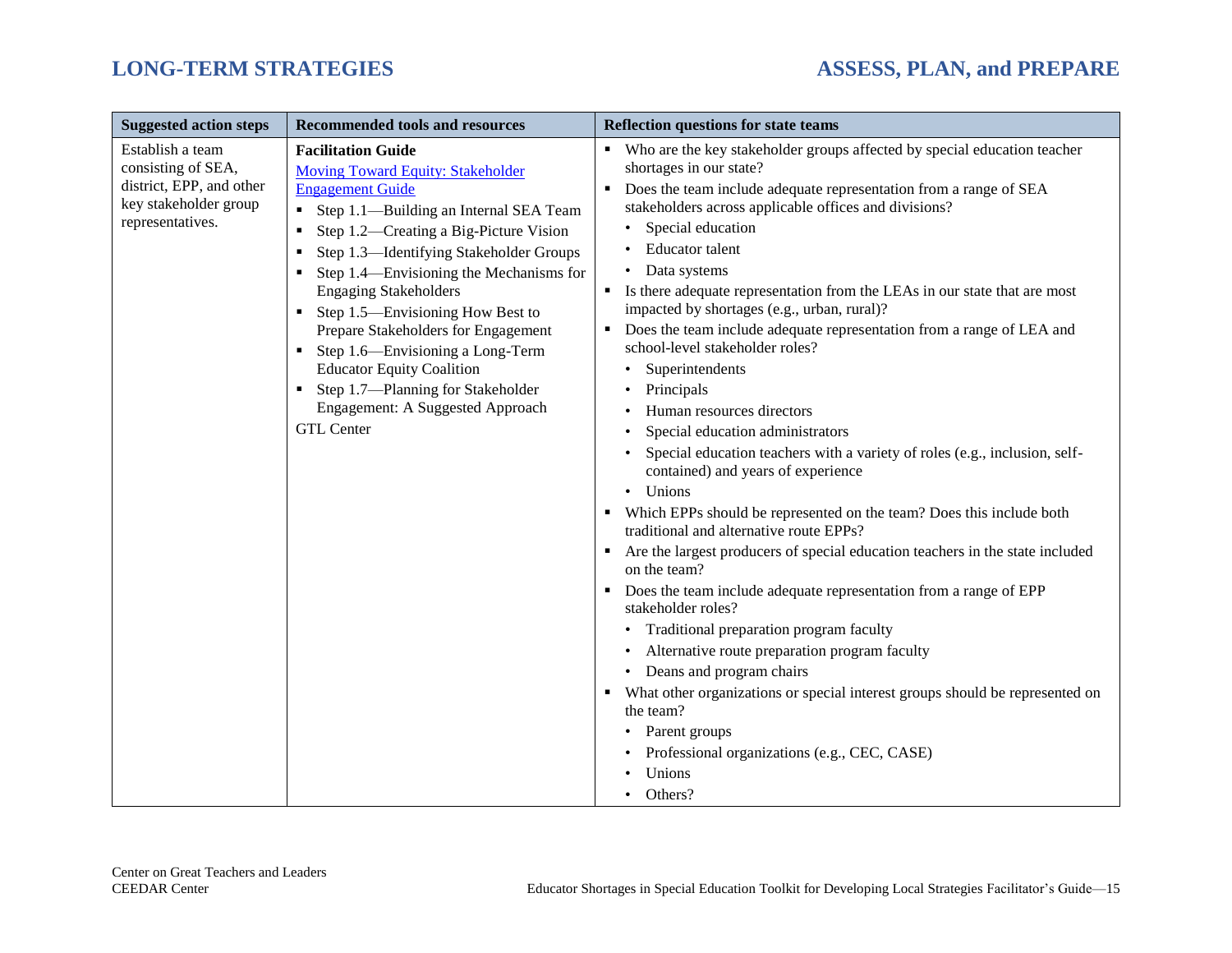| <b>Suggested action steps</b>                                                                                                         | <b>Recommended tools and resources</b>                                                                                                                                                                                                                                                                                                                                                                                                                                                                                                                                                                                                                          | <b>Reflection questions for state teams</b>                                                                                                                                                                                                                                                                                                                                                                                                                                                                                                                                                                                                                                                                                                                                                                                                 |
|---------------------------------------------------------------------------------------------------------------------------------------|-----------------------------------------------------------------------------------------------------------------------------------------------------------------------------------------------------------------------------------------------------------------------------------------------------------------------------------------------------------------------------------------------------------------------------------------------------------------------------------------------------------------------------------------------------------------------------------------------------------------------------------------------------------------|---------------------------------------------------------------------------------------------------------------------------------------------------------------------------------------------------------------------------------------------------------------------------------------------------------------------------------------------------------------------------------------------------------------------------------------------------------------------------------------------------------------------------------------------------------------------------------------------------------------------------------------------------------------------------------------------------------------------------------------------------------------------------------------------------------------------------------------------|
| Inventory past and<br>current initiatives to<br>address teacher<br>shortages.                                                         | <b>Tool</b><br><b>National Implementation Research Network</b><br><b>Initiative Inventory</b><br>NIRN/SISEP                                                                                                                                                                                                                                                                                                                                                                                                                                                                                                                                                     | Are existing task forces or workgroups charged with examining teacher<br>shortages in the state?<br>What key recommendations, action steps, and outcomes have emerged from<br>current or past task forces or workgroups?<br>What lessons learned from current or past task forces or workgroups should<br>we consider duplicating or avoiding?<br>Should we consider collaborating, consulting, or consolidating our work with<br>an existing workgroup?<br>What current state- and/or district-level strategic plans are in place to address<br>teacher shortages? How will our efforts align and support these plans?<br>What initiatives/plans currently exist among our state, local, and EPP partners<br>$\blacksquare$<br>to address teacher shortages? How can our team connect to and leverage<br>these existing initiatives/plans? |
| Explore the national<br>context for special<br>education teacher<br>shortages to understand<br>how our state compares<br>with others. | Website<br>Resources: Teacher Shortages in the United<br><b>States</b><br>LPI<br><b>Toolkit</b><br><b>Teacher Shortage Solution Toolkit</b><br>LPI<br><b>Interactive Map</b><br><b>Understanding Teacher Shortages: 2018</b><br>Update: A State-by-State Analysis of the<br>Factors Influencing Teacher Supply, Demand,<br>and Equity<br>LPI<br><b>Interactive Calculator</b><br>What's the Cost of Teacher Turnover?<br>LPI<br><b>Brief and Report</b><br><b>Teacher Turnover: Why It Matters and What</b><br>We Can Do About It<br>LPI<br><b>Brief and Report</b><br>A Coming Crisis in Teaching? Teacher<br>Supply, Demand, and Shortages in the U.S.<br>LPI | How do our state's special education teacher shortage trends compare with<br>٠<br>national trends?<br>Which states are facing similar challenges related to special education teacher<br>$\blacksquare$<br>shortages?<br>What are we currently spending on hiring new teachers that do not remain in<br>٠<br>the field?                                                                                                                                                                                                                                                                                                                                                                                                                                                                                                                     |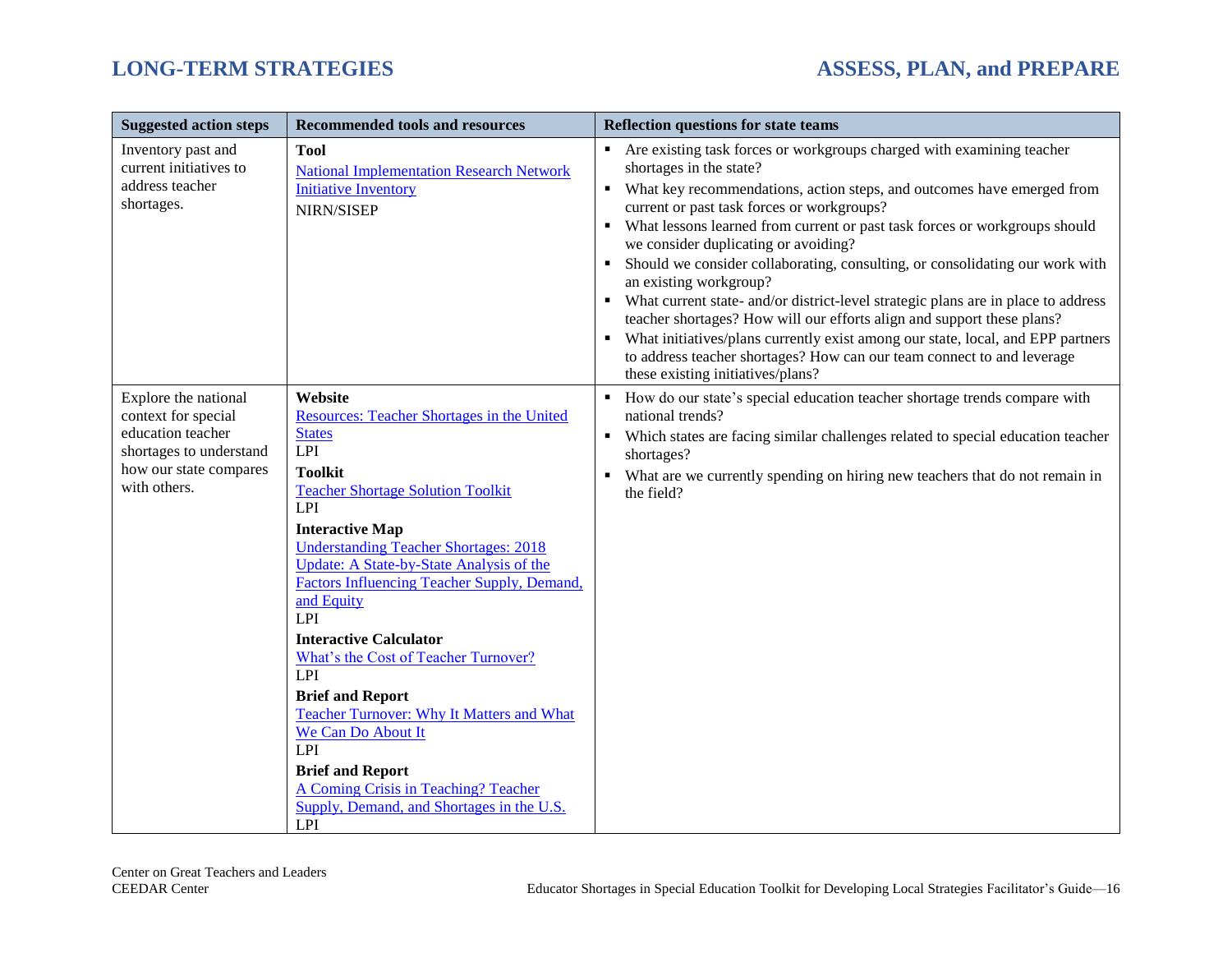| <b>Suggested action steps</b>                                                                                              | <b>Recommended tools and resources</b>                                                                                                                                                                                                                          | <b>Reflection questions for state teams</b>                                                                                                                                                                                                                                                                                                                                                      |
|----------------------------------------------------------------------------------------------------------------------------|-----------------------------------------------------------------------------------------------------------------------------------------------------------------------------------------------------------------------------------------------------------------|--------------------------------------------------------------------------------------------------------------------------------------------------------------------------------------------------------------------------------------------------------------------------------------------------------------------------------------------------------------------------------------------------|
| Consider how special<br>education teacher<br>shortages reflect issues<br>of equitable access.                              | <b>State Equity Plans</b><br><b>State Plans to Ensure Equitable Access to</b><br><b>Excellent Educators</b><br>U.S. Department of Education<br><b>Brief</b><br><b>Teacher Shortages: Top 10 Ideas From the</b><br><b>First State ESSA Plans</b><br><b>AIR</b>   | Which student groups in our local communities' lack equitable access to<br>effective teachers?<br>How are we using educator talent management systems to address issues of<br>equitable access to effective teachers in our local communities?<br>What information does our state equity or Every Student Succeeds Act<br>л<br>(ESSA) plan provide about teacher shortages and equitable access? |
| Create talking points to<br>articulate why action is<br>needed to address local<br>special education teacher<br>shortages. | <b>Brief</b><br><b>Preparing and Retaining Effective Special</b><br><b>Education Teachers: Short-Term Strategies</b><br>for Long-Term Solutions<br><b>GTL Center/CEEDAR Center</b><br><b>Toolkit</b><br><b>Talking About the Teacher Shortage</b><br><b>LPI</b> | Why does addressing special education teacher shortages matter to our state<br>п<br>and local communities?<br>What challenges have our state and local communities faced related to<br>teacher shortages? What data are available to illustrate these challenges?<br>Why is action needed now?                                                                                                   |

CASE = Council of Administrators of Special Education; NIRN = National Implementation Research Network; SISEP = State Implementation and Scaling-Up of Evidence-Based Practices.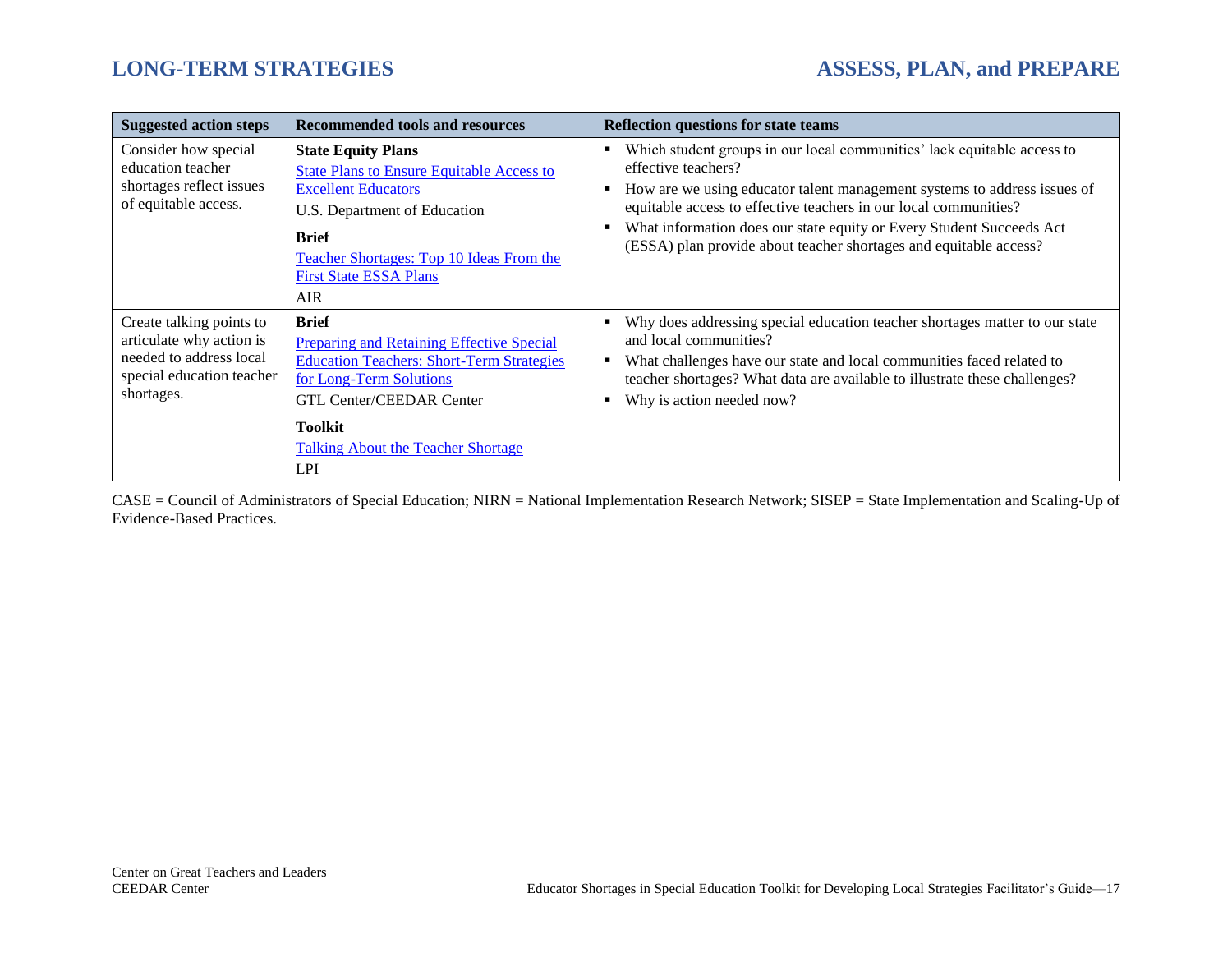## <span id="page-20-0"></span>**Stage 2: Analyze Data**

## **Essential Question**

■ What resources are available to help us understand special education teacher shortages?

- Teacher shortages are first and foremost a local issue.
- National and state-level data may mask underlying trends in shortages at the local level.
- Analyzing disaggregated special education teacher shortage data at the district and/or school levels can help teams determine the principal factors that influence local shortages.
- Teacher shortages can occur at any stage of the career continuum, including attracting, preparing, or retaining teachers. Therefore, multiple partners play a role in addressing special education teacher shortages, including SEAs, local districts, and EPPs. Each partner will have access to different data sources that can help inform the team's decisions.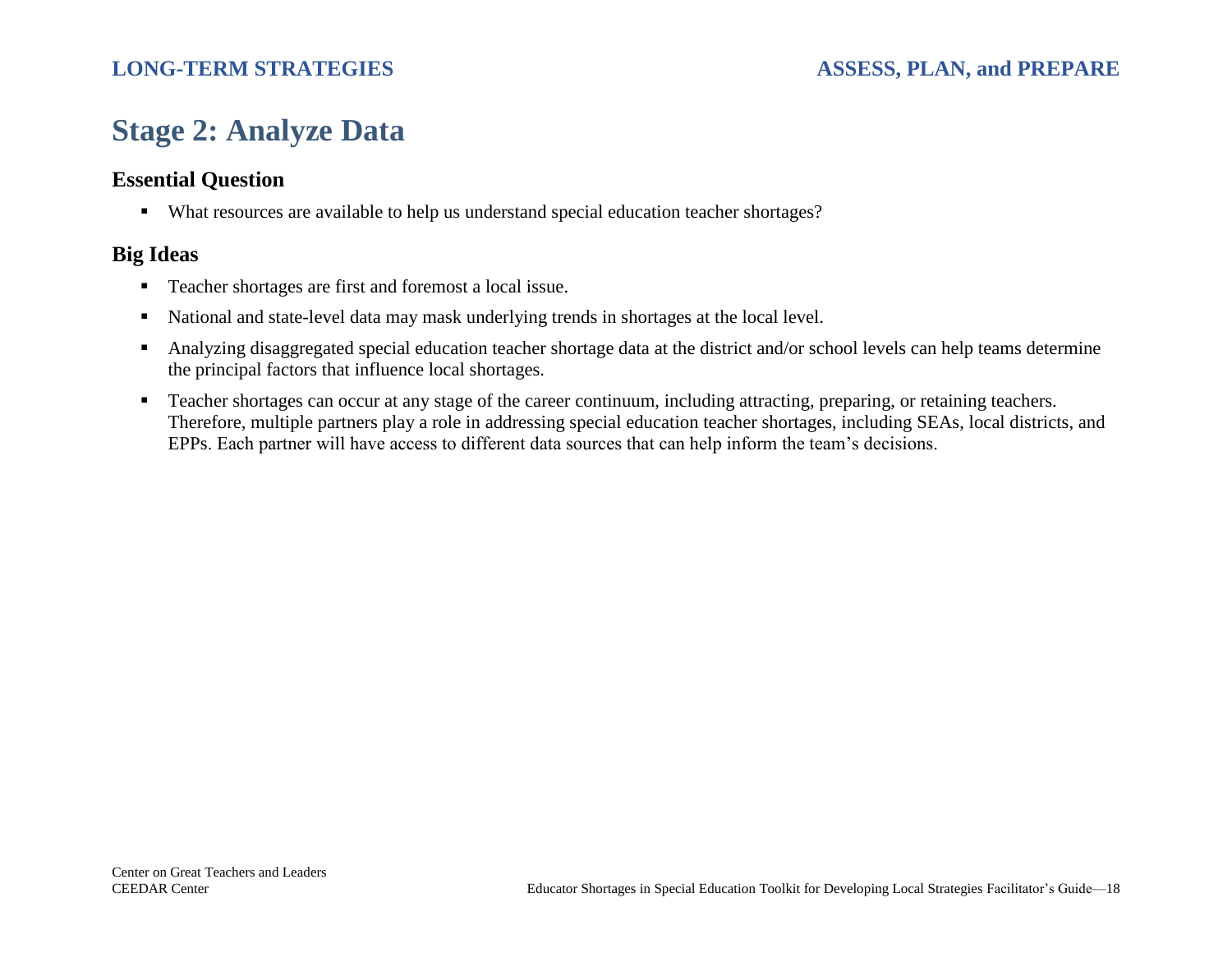| <b>Suggested action steps</b>                                                                                                                                                                                                     | <b>Recommended tools and resources</b>                                                                                                                                                                                          | <b>Reflection questions for state teams</b>                                                                                                                                                                                                                                                                                                                                                                                                                                                                                                                                                                                                                                                                                                                                                                                                                                                                                                        |
|-----------------------------------------------------------------------------------------------------------------------------------------------------------------------------------------------------------------------------------|---------------------------------------------------------------------------------------------------------------------------------------------------------------------------------------------------------------------------------|----------------------------------------------------------------------------------------------------------------------------------------------------------------------------------------------------------------------------------------------------------------------------------------------------------------------------------------------------------------------------------------------------------------------------------------------------------------------------------------------------------------------------------------------------------------------------------------------------------------------------------------------------------------------------------------------------------------------------------------------------------------------------------------------------------------------------------------------------------------------------------------------------------------------------------------------------|
| Use the Analyzing Special<br><b>Education Teacher Shortages:</b><br>A Data Tool for Practitioners<br>to start a conversation across<br>partners about the points along<br>the career continuum where<br>shortages are developing. | Data Tool<br><b>Analyzing Special Education Teacher</b><br><b>Shortages: A Data Tool for Practitioners</b><br><b>GTL Center</b>                                                                                                 | What is the scope of special education teacher shortages in our state?<br>٠<br>What regions, LEAs, and student populations are most affected by teacher<br>shortages in our state?<br>At what stages along the career continuum are special education teacher<br>٠<br>shortages developing or expanding?<br>Are there any specific points on the career continuum at which a significant<br>or sudden expansion in the gap between the retention of special education<br>teachers and general education teachers is occurring (e.g., 1, 3, or 5 years)?<br>Which partners (state, district, EPP) are involved at the points where the<br>shortages are developing or expanding?<br>How do special education teacher shortages differ between high-<br>$\blacksquare$<br>performing and low-performing schools for SWDs?                                                                                                                            |
| Identify and examine additional<br>sources of data at the state,<br>regional, district, and EPP<br>levels.                                                                                                                        | <b>Facilitation Guide</b><br><b>Moving Toward Equity: Data Review</b><br><b>Tool</b><br>Step 1.1-Identify Equitable Access<br>٠<br><b>Metrics</b><br><b>Example and Priority Metrics</b><br>٠<br>Worksheet<br><b>GTL</b> Center | What additional sources of data should be examined at the state level?<br>Teacher mobility<br>$\bullet$<br>Certification and licensure<br>Workforce diversity<br>$\bullet$<br>What additional sources of data should be examined at the district level?<br>Hiring and placement<br>$\bullet$<br>Teacher retention<br>$\bullet$<br>Teacher exit surveys<br>٠<br>"Stay interviews" (e.g., identification of the factors that retain teachers)<br>Numbers of students in IDEA disability categories<br>Least Restrictive Environment (LRE) placement<br>Numbers of types of special education teachers (e.g., inclusion,<br>resource, self-contained)<br>What additional sources of data should be examined by EPPs?<br>Program completer<br>٠<br>• Hiring and placement<br>What additional data sources related to alternative certification programs<br>٠<br>are needed?<br>What additional data sources can state team members bring to the table? |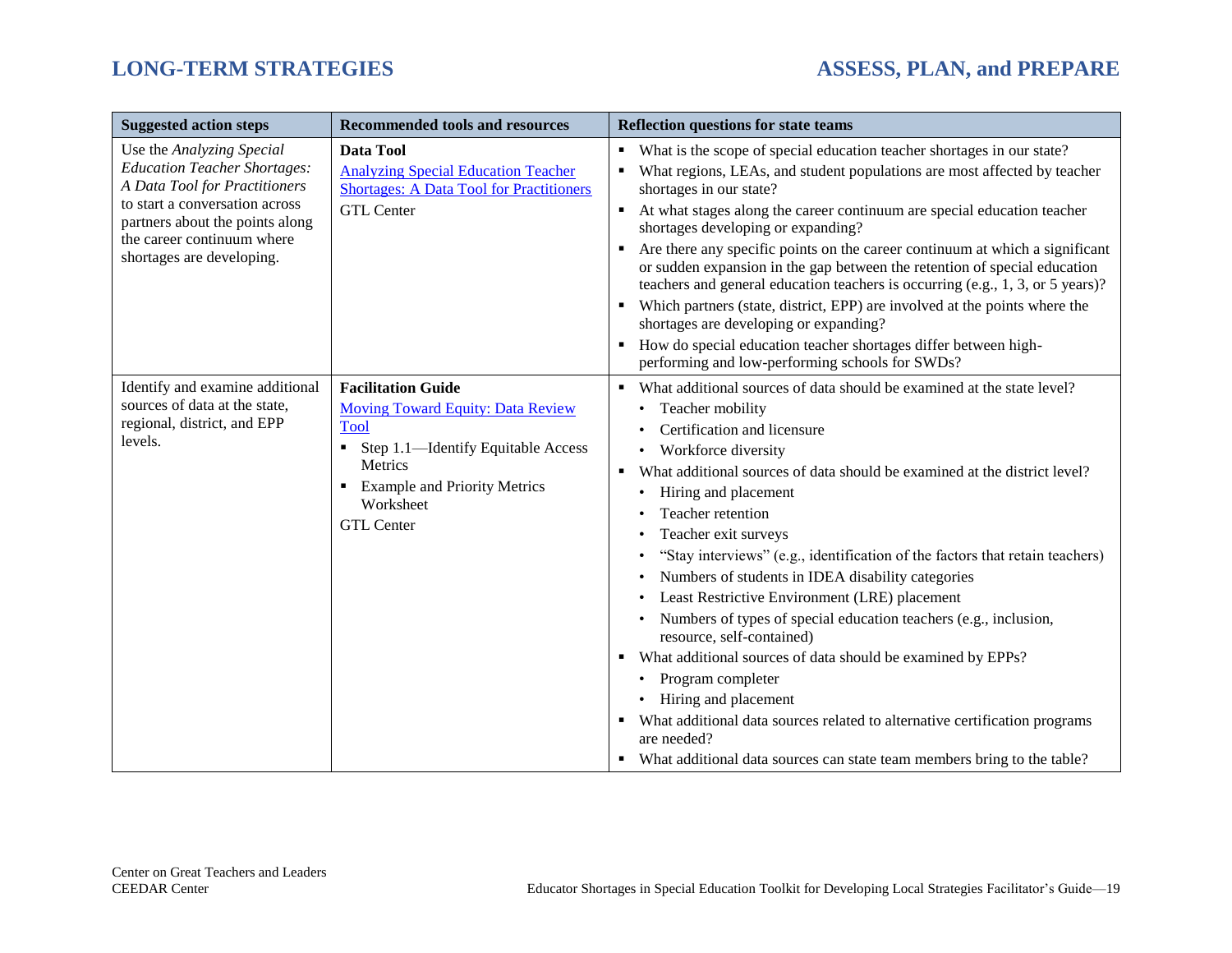| <b>Suggested action steps</b>                                                                                                           | <b>Recommended tools and resources</b>                                                                                                                                                                                                                                                                                                                 | <b>Reflection questions for state teams</b>                                                                                                                                                                                                                                                                                                                                                                                                                                                                                                                                                                                                                                                       |
|-----------------------------------------------------------------------------------------------------------------------------------------|--------------------------------------------------------------------------------------------------------------------------------------------------------------------------------------------------------------------------------------------------------------------------------------------------------------------------------------------------------|---------------------------------------------------------------------------------------------------------------------------------------------------------------------------------------------------------------------------------------------------------------------------------------------------------------------------------------------------------------------------------------------------------------------------------------------------------------------------------------------------------------------------------------------------------------------------------------------------------------------------------------------------------------------------------------------------|
| Reflect on data analysis<br>findings across partners to<br>identify key trends for<br>attracting, preparing, and<br>retaining teachers. | <b>Facilitation Guide</b><br><b>Moving Toward Equity: Data Review</b><br><b>Tool</b><br>Step 2.1—Examine Available Data<br>٠<br>Step 2.2—Connect Quantitative Data<br>to Practical Solutions<br><b>GTL</b> Center<br>Data Tool<br><b>Insights on Diversifying the Educator</b><br><b>Workforce: A Data Tool for Practitioners</b><br><b>GTL</b> Center | What trends do we observe in attracting teachers into EPPs and district<br>hiring pipelines?<br>What trends do we observe in preparing teachers as they progress through<br>traditional and alternative preparation routes?<br>What trends do we observe in retaining teachers at the district and school<br>levels?<br>Do the data suggest a consequential impact on student learning (e.g.,<br>students of color in high-poverty schools are being served by the least<br>experienced teachers)?<br>Is there a connection between special education teacher shortages and the<br>diversity of the educator workforce?<br>What additional factors influence SWDs' access to effective educators? |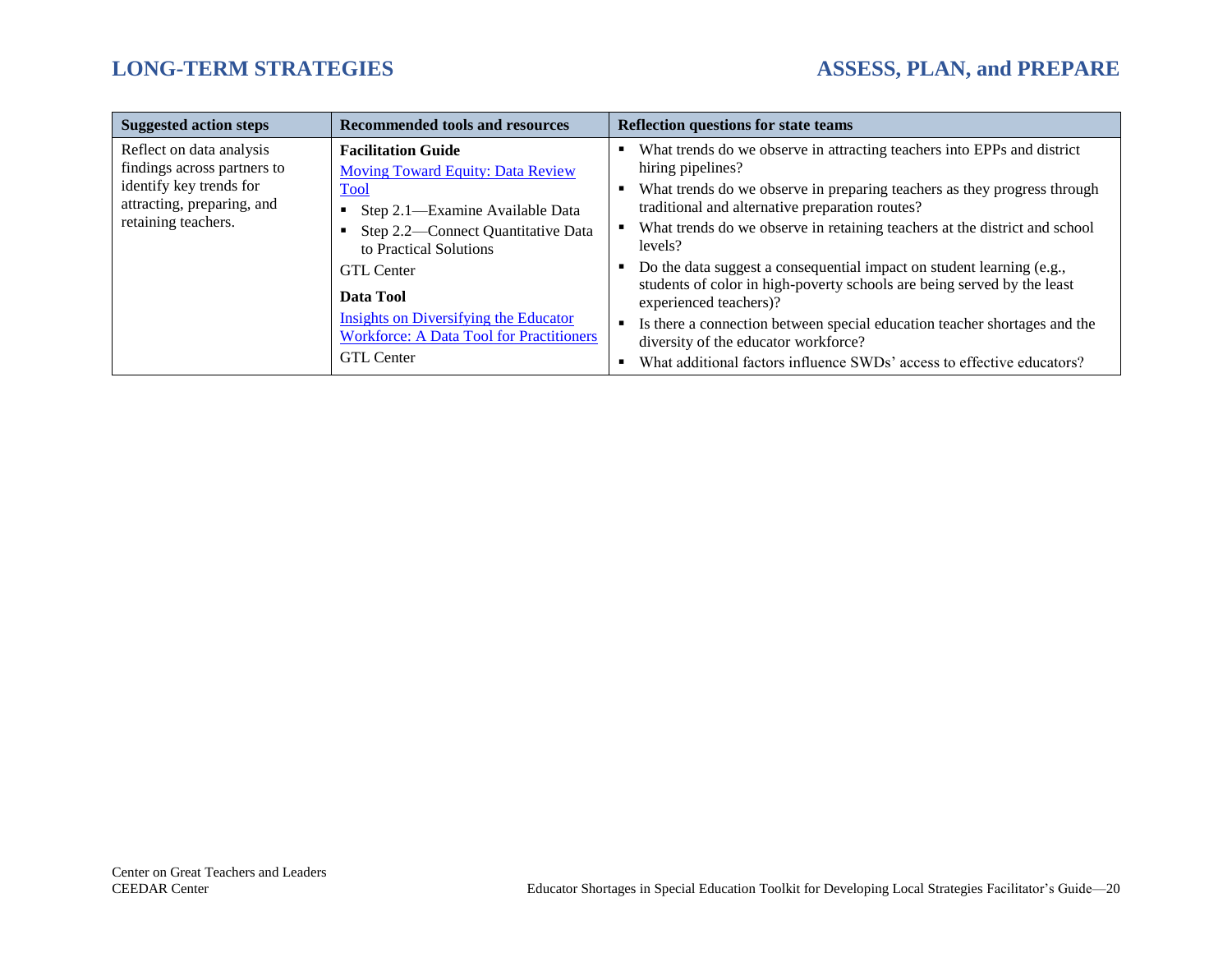## <span id="page-23-0"></span>**Stage 3: Identify Root Causes**

## **Essential Question**

■ How do we know where to focus our efforts to address special education teacher shortages?

- Identifying the root causes of special education teacher shortages can help teams identify strategies that address inequitable access at the local level for the highest need populations of students.
- Qualitative data are just as important as quantitative data when determining the root causes of teacher shortage trends.
- Because of their unique roles and responsibilities, the root causes of special education teacher shortages may differ from the root causes of other types of teacher shortages.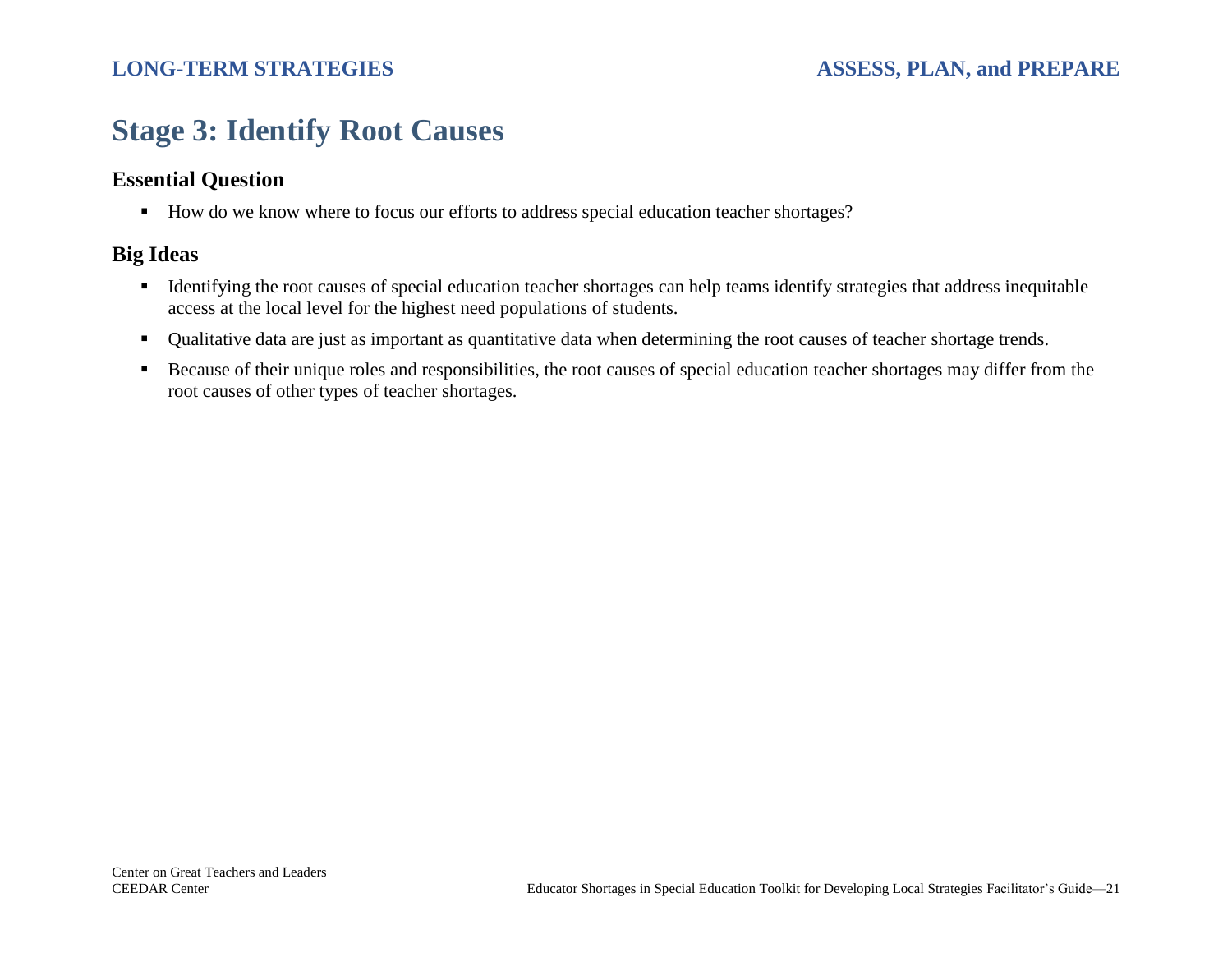| <b>Suggested action steps</b>                                                                                                                  | <b>Recommended tools and resources</b>                                                                                                                                                                                     | <b>Reflection questions for state teams</b>                                                                                                                                                                                                                                                                                                                                                                                                                                                                                                                                                                                                                                          |
|------------------------------------------------------------------------------------------------------------------------------------------------|----------------------------------------------------------------------------------------------------------------------------------------------------------------------------------------------------------------------------|--------------------------------------------------------------------------------------------------------------------------------------------------------------------------------------------------------------------------------------------------------------------------------------------------------------------------------------------------------------------------------------------------------------------------------------------------------------------------------------------------------------------------------------------------------------------------------------------------------------------------------------------------------------------------------------|
| Dig deeper into the "why"<br>behind trends observed in<br>shortage data to identify root<br>causes of teacher shortages at<br>the state level. | <b>Facilitation Guide</b><br><b>Moving Toward Equity: Root-Cause</b><br><b>Analysis Workbook</b><br>Step 1—Specify the Challenges to Be<br>$\blacksquare$<br>Addressed<br>Step 2-Identify Root Causes<br><b>GTL</b> Center | Has root-cause analysis of shortages already been conducted through a<br>state plan (e.g., equity plan, ESSA plan)? What were the findings? How do<br>these findings compare with the root causes identified through this<br>process?<br>• What sources of qualitative data can help us explain the trends we see in<br>quantitative shortage—for example, teacher interviews, surveys, or<br>working conditions data?<br>Why are shortages expanding at particular points of the career continuum?<br>Why are we struggling to attract, prepare, or retain teachers?<br>Why are shortages expanding in certain geographic areas?<br>Why are shortages expanding in certain schools? |
| Drill down into the root causes<br>of teacher shortages at the<br>regional, district, and EPP<br>levels.                                       | <b>Facilitation Guide</b><br><b>Moving Toward Equity: Root-Cause</b><br><b>Analysis Workbook</b><br>Step 1—Specify the Challenges to Be<br>Addressed<br>Step 2-Identify Root Causes<br>٠<br><b>GTL</b> Center              | What sources of data, both qualitative and quantitative, support our team's<br>conclusions about the root causes of shortages at the local level (e.g.,<br>regions, districts, EPPs)?<br>What data are missing that could help us better understand root causes at<br>the local level?                                                                                                                                                                                                                                                                                                                                                                                               |
| Share root-cause findings<br>across partners.                                                                                                  | <b>Facilitation Guide</b><br><b>Moving Toward Equity: Root-Cause</b><br><b>Analysis Workbook</b><br>Step 3—Categorize the Causes<br>٠<br>Step 4—Visualize Your Causes and<br>Categories<br><b>GTL Center</b>               | • How are the root causes of local shortages similar to or different from the<br>root causes of state-level shortages?<br>What systemic challenges at the state and local levels do these root causes<br>speak to?                                                                                                                                                                                                                                                                                                                                                                                                                                                                   |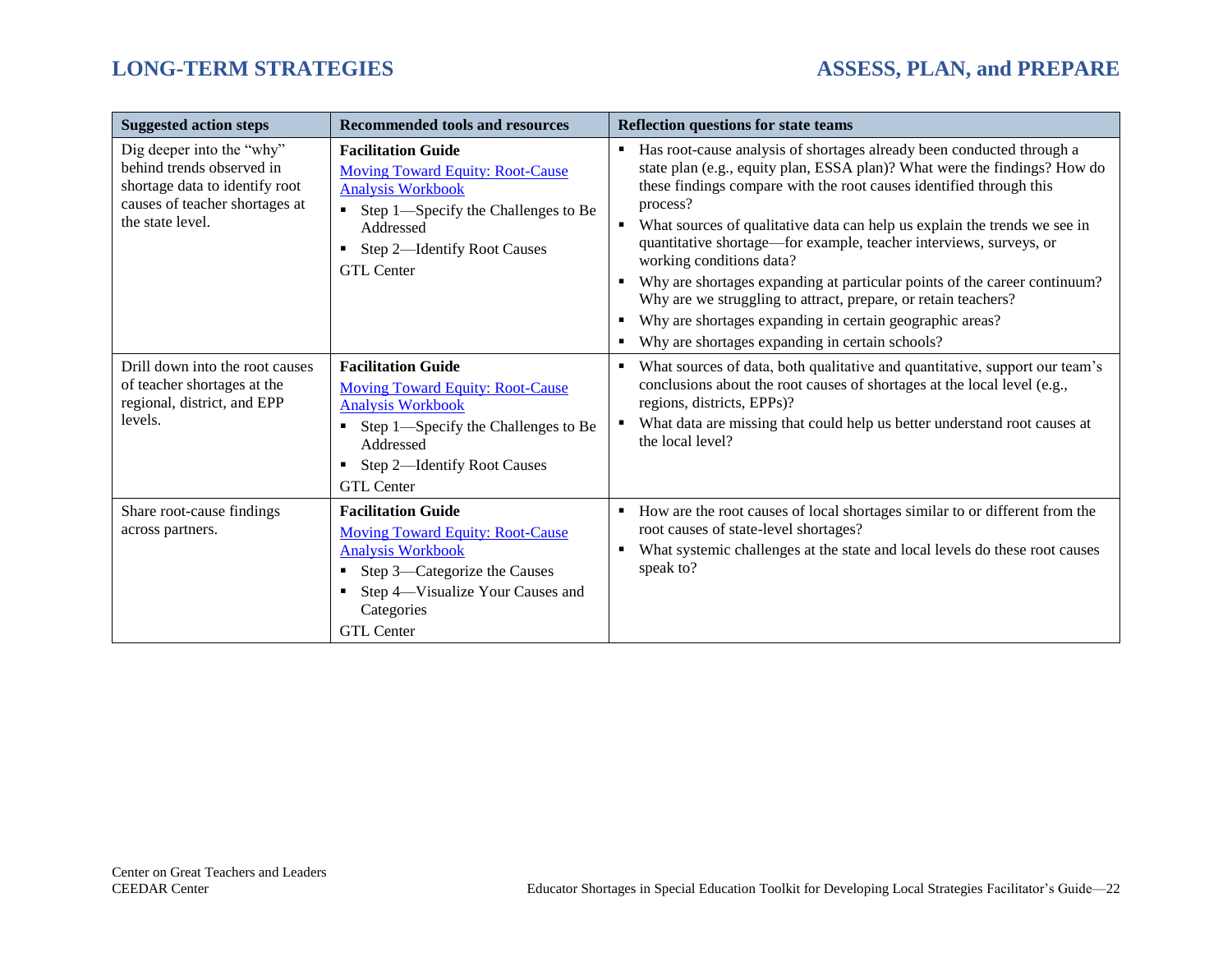## <span id="page-25-0"></span>**Stage 4: Select Strategies**

## **Essential Question**

■ Which strategies address the root causes of our special education teacher shortage?

- Comprehensive solutions to address special education teacher shortages require a combination of short- and long-term strategies.
- To address immediate vacancies, schools and districts often resort to filling special education positions with teachers who lack sufficient preparation to be successful. Districts must concurrently provide short-term, intensive support to these educators to get them prepared, while laying the foundation for long-term solutions.
- Long-term solutions to special education teacher shortages require a systemic approach that is specific to the local context without compromising quality.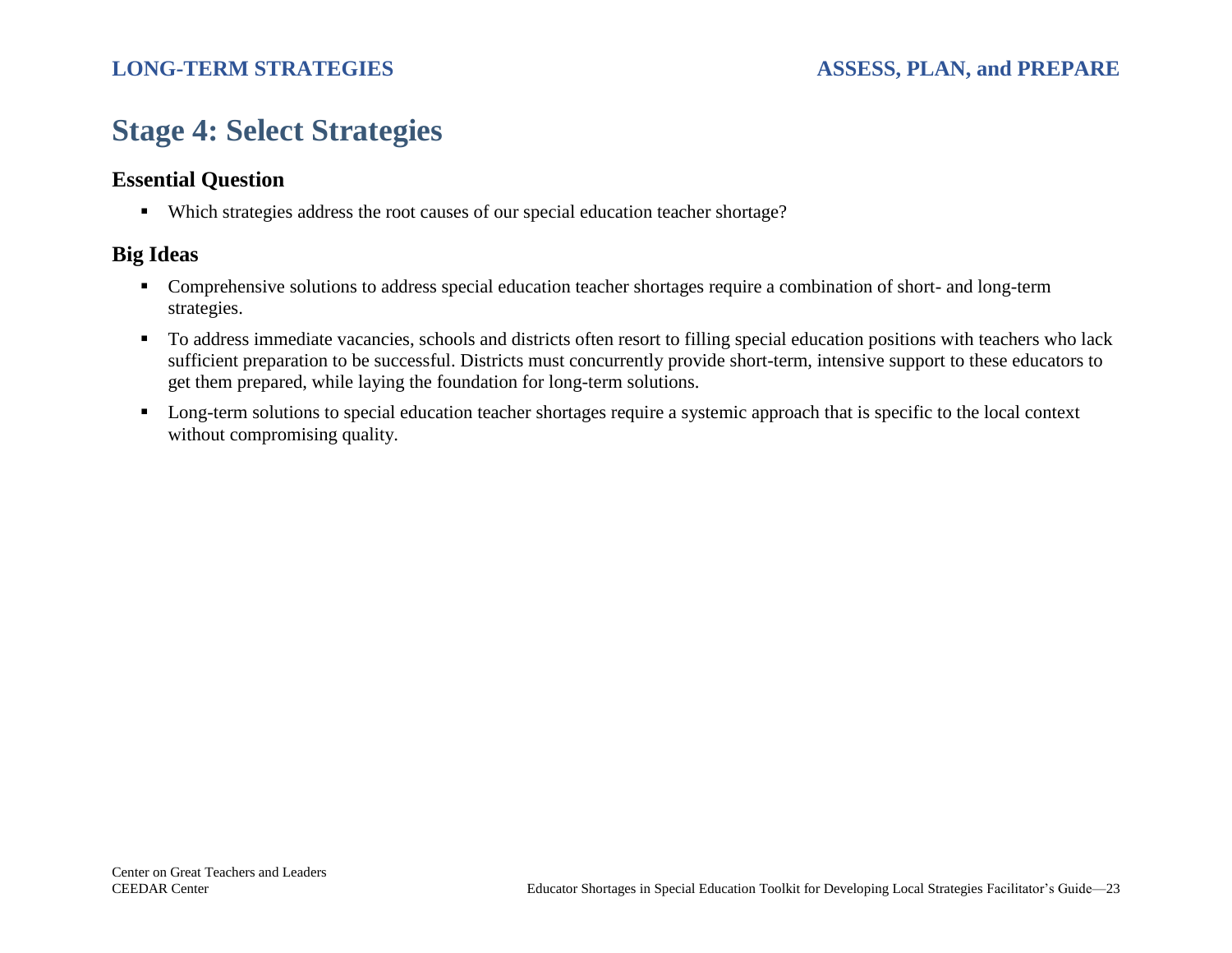| <b>Suggested action steps</b>                                                                                                                                                       | <b>Recommended tools and resources</b>                                                            | <b>Reflection questions for state teams</b>                                                                                                                                                                                                                                                                                                                                                                                                                                                                                                                                                                                        |
|-------------------------------------------------------------------------------------------------------------------------------------------------------------------------------------|---------------------------------------------------------------------------------------------------|------------------------------------------------------------------------------------------------------------------------------------------------------------------------------------------------------------------------------------------------------------------------------------------------------------------------------------------------------------------------------------------------------------------------------------------------------------------------------------------------------------------------------------------------------------------------------------------------------------------------------------|
| Use the Shortage Strategy<br>Selection Tool to identify<br>potential strategies that<br>target the root causes of<br>shortages at specific points<br>along the career<br>continuum. | <b>Selection Tool</b><br><b>Shortage Strategy Selection Tool</b><br><b>GTL Center</b>             | How will our selected strategies address the root causes of local shortages?<br>٠<br>How do our selected strategies fit within the context of a systemic approach to<br>educator talent management?<br>What knowledge, skills, and dispositions are critical for our special education<br>teacher workforce? How will our selected strategies contribute to building a<br>workforce with the necessary knowledge, skills, and dispositions?<br>What existing educator talent management initiatives related to attracting,<br>preparing, and retaining teachers can be leveraged to address the root causes of<br>local shortages? |
| Prioritize strategies based<br>on local needs.                                                                                                                                      | <b>Facilitation Guide</b><br><b>Moving Toward Equity: Setting Priorities</b><br><b>GTL Center</b> | What is the evidence base for the potential strategies? Does the evidence base<br>align to the local context?<br>Should multiple strategies be selected or offered based on local contexts and<br>needs? What are advantages to offering multiple strategies for local<br>implementation instead of promoting one statewide approach?<br>How might the SEA offer a range of options to support regional, district, and<br>EPP implementation of strategies grounded in local context?<br>How do the prioritized strategies promote equitable access for SWDs and other<br>vulnerable populations?                                  |
| Use the Shortage Strategy<br>Partner Role Guide to<br>define partner roles and<br>responsibilities for<br>implementing the selected<br>strategies.                                  | Guide<br><b>Shortage Strategy Partner Role Guide</b><br><b>GTL Center</b>                         | What partners are directly involved in the implementation of our selected<br>strategies (e.g., SEA, districts, schools, EPPs)?<br>What are the primary roles and responsibilities for each partner in the<br>implementation of the selected strategies?<br>What other partners or stakeholders should be consulted to give feedback on the<br>implementation of our strategies?                                                                                                                                                                                                                                                    |
| Create a plan for<br>implementing the selected<br>strategies.                                                                                                                       | <b>Interactive Tool</b><br><b>Moving Toward Equity: Taking Action</b><br><b>GTL Center</b>        | What is the best way to articulate plans for implementing the strategies-for<br>example, separate action plans? Embedded within SSIPs, SPDG plans, ESSA<br>plans, school improvement plans?<br>What are the pros and cons of embedding the implementation plan within an<br>existing state or local strategic plan?                                                                                                                                                                                                                                                                                                                |

SPDG = State Personnel Development Grant; SSIP = State Systemic Improvement Plan.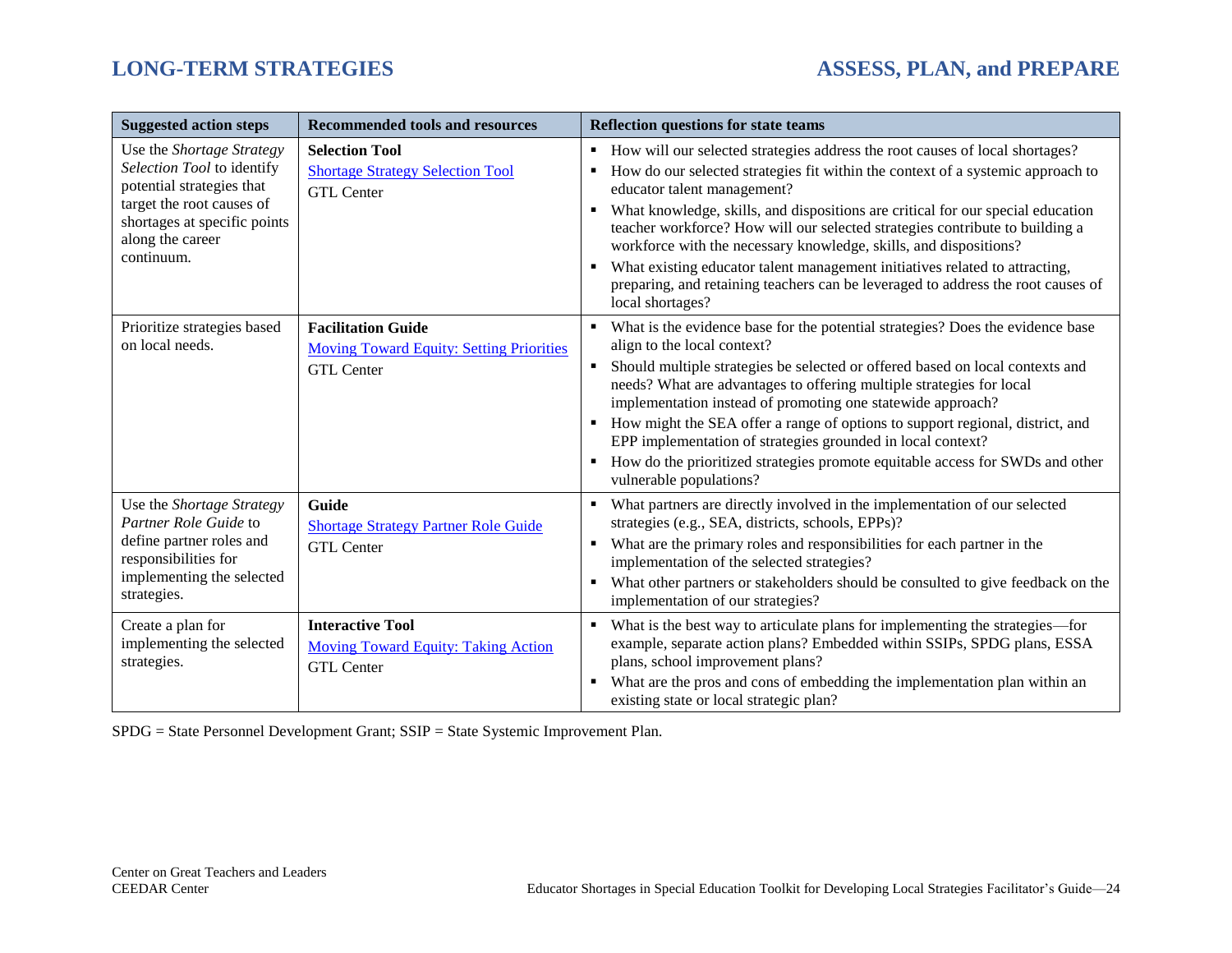# <span id="page-27-0"></span>**Phase II: Implement, Monitor, and Improve**

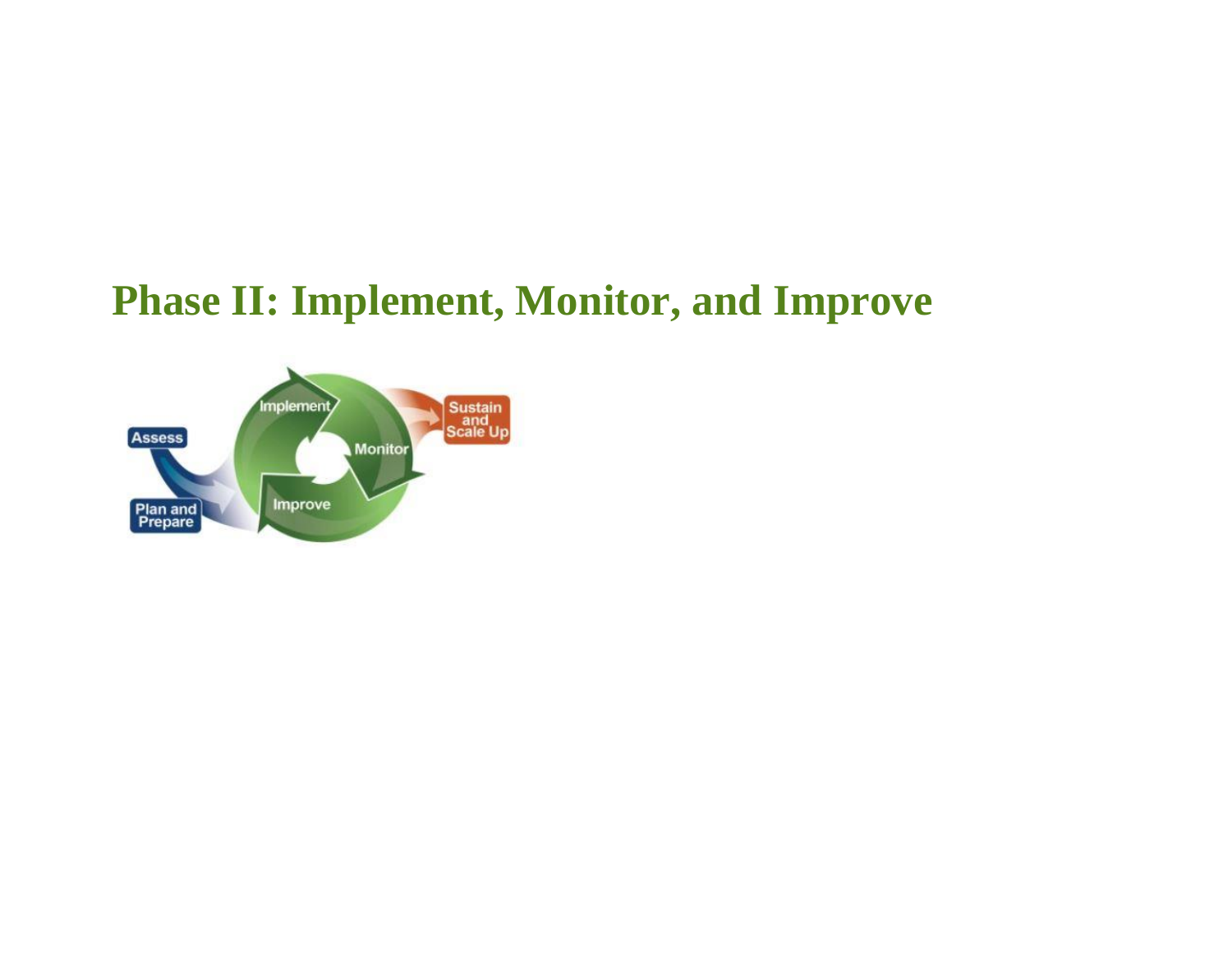## **Essential Question**

■ How do we know if the strategies to address special education teacher shortages are working?

- **EXECUTE:** Strategies to address special education teacher shortages should improve equitable access to effective special education teachers at the local level for the highest need populations of students. If teacher shortages are lessened for student groups that already have effective teachers, then the goal of improving equitable access for all students has not been accomplished.
- Policy and practice changes may have unintended consequences. Carefully monitoring progress and adjusting shortage strategies as needed can help avoid this challenge.
- Continuous improvement processes are critical to the success of efforts to address shortages. Continue improvement cycles can be applied to individual short- or long-term educator talent management strategies as well as the overall approach to address shortages.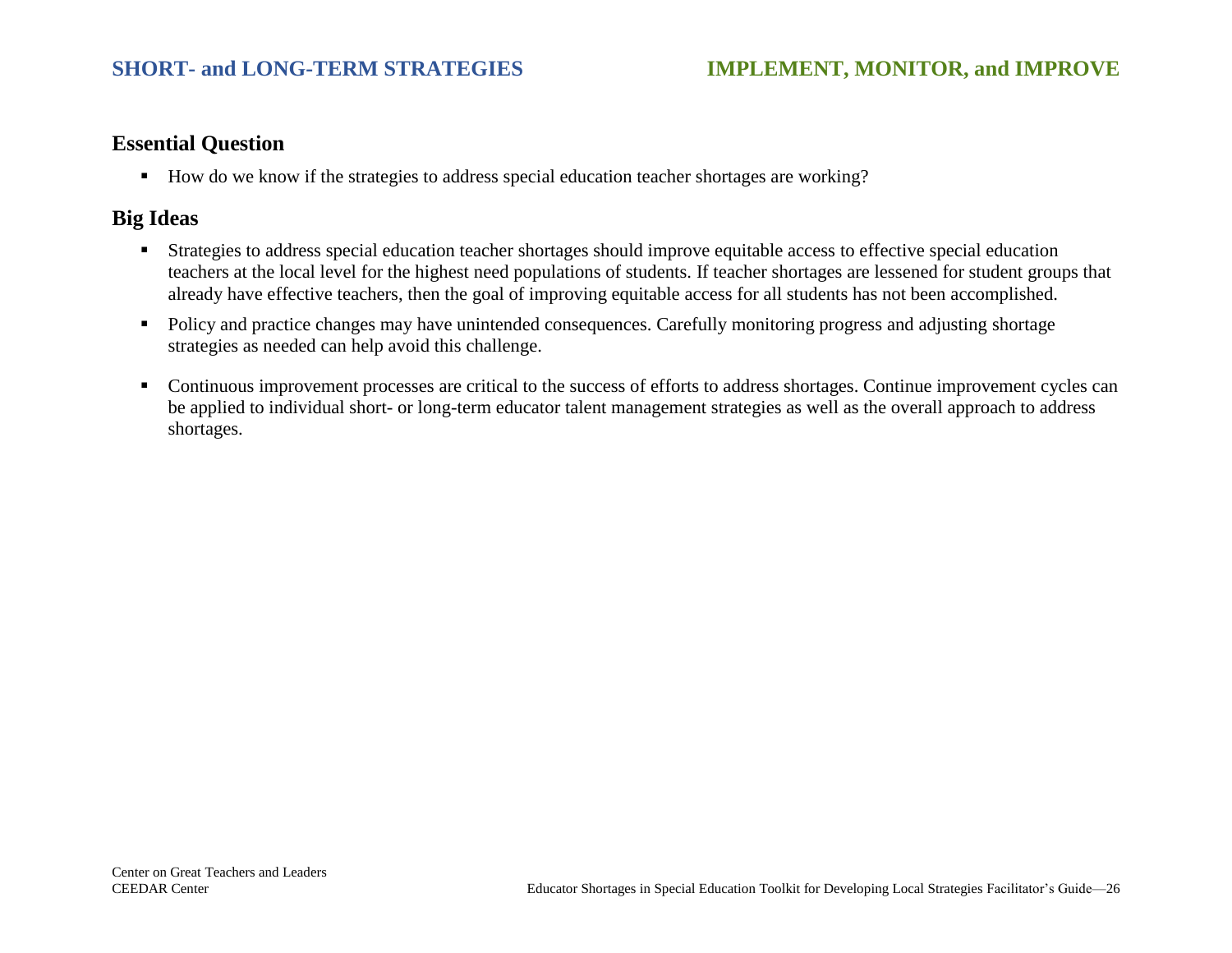## **SHORT- and LONG-TERM STRATEGIES IMPLEMENT, MONITOR, and IMPROVE**

| <b>Suggested action steps</b>                                                                                            | <b>Recommended tools and resources</b>                                                                                                        | <b>Reflection questions for state teams</b>                                                                                                                                                                                                                                                                                                                                                                           |
|--------------------------------------------------------------------------------------------------------------------------|-----------------------------------------------------------------------------------------------------------------------------------------------|-----------------------------------------------------------------------------------------------------------------------------------------------------------------------------------------------------------------------------------------------------------------------------------------------------------------------------------------------------------------------------------------------------------------------|
| Provide state-level<br>resources and<br>infrastructure to support<br>the local implementation<br>of strategies.          | <b>Interactive Tool</b><br><b>Shortage Strategy Selection Tool</b><br>• Resources<br>Exemplars<br><b>Funding Sources</b><br><b>GTL</b> Center | What resources can the SEA provide to support local implementation of the<br>٠<br>selected strategies?<br>What sources of funding can be leveraged to support local implementation of<br>$\blacksquare$<br>the selected strategies?<br>How can funding from the SEA blend and braid with other sources of funding<br>within districts and EPPs?                                                                       |
| Identify metrics and data<br>collection procedures to<br>monitor progress toward<br>the implementation of<br>strategies. | <b>Interactive Tool</b><br><b>Moving Toward Equity: Measuring Progress</b><br><b>GTL Center</b>                                               | Are data already being collected that we can use to inform our progress?<br>What data do we need to collect to tell us if our selected strategies are working?<br>What is a realistic time period to realize success?<br>٠                                                                                                                                                                                            |
| Assess effectiveness of<br>current strategies to<br>address shortages and<br>adjust as needed.                           | <b>Interactive Tool</b><br><b>Moving Toward Equity: Adjusting Strategies</b><br><b>GTL</b> Center                                             | Have our selected strategies addressed the root causes of shortages?<br>٠<br>Are the strategies we selected to address shortages working? How do we know?<br>Are we seeing improvements in teacher shortages in the schools that need it<br>٠<br>the most?<br>What have been the intended or unintended consequences of policy and<br>practice changes? How will these consequences affect ongoing<br>implementation? |
| Communicate progress<br>with key stakeholder<br>groups affected by<br>shortages.                                         | <b>Interactive Tool</b><br><b>Moving Toward Equity: Raising Awareness</b><br><b>GTL Center</b>                                                | How will we communicate our effects to key stakeholder groups?<br>How will we ensure consistent messaging across stakeholder groups?<br>How will we capture successes and lessons learned?<br>٠                                                                                                                                                                                                                       |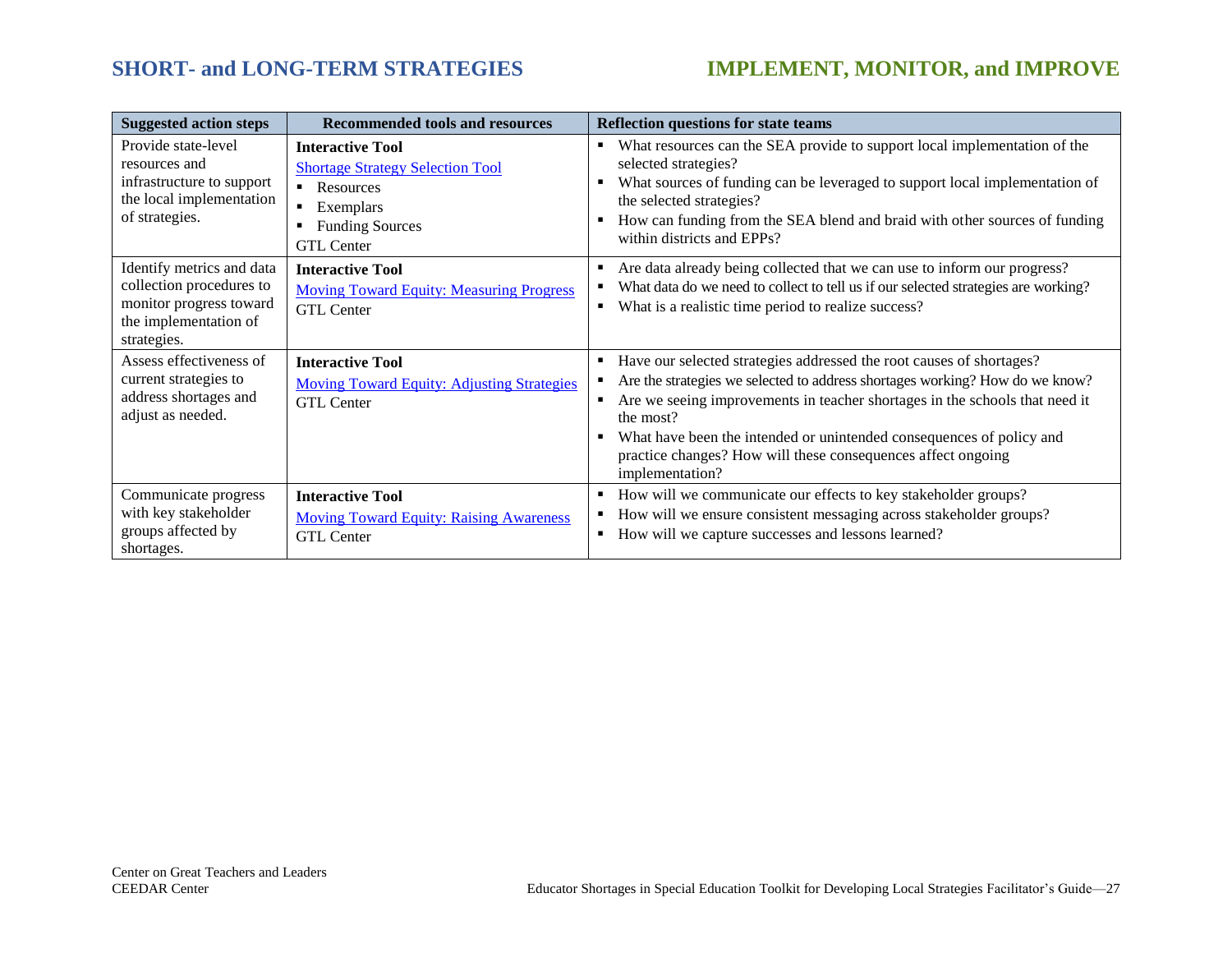# <span id="page-30-0"></span>**Phase III: Sustain and Scale Up**

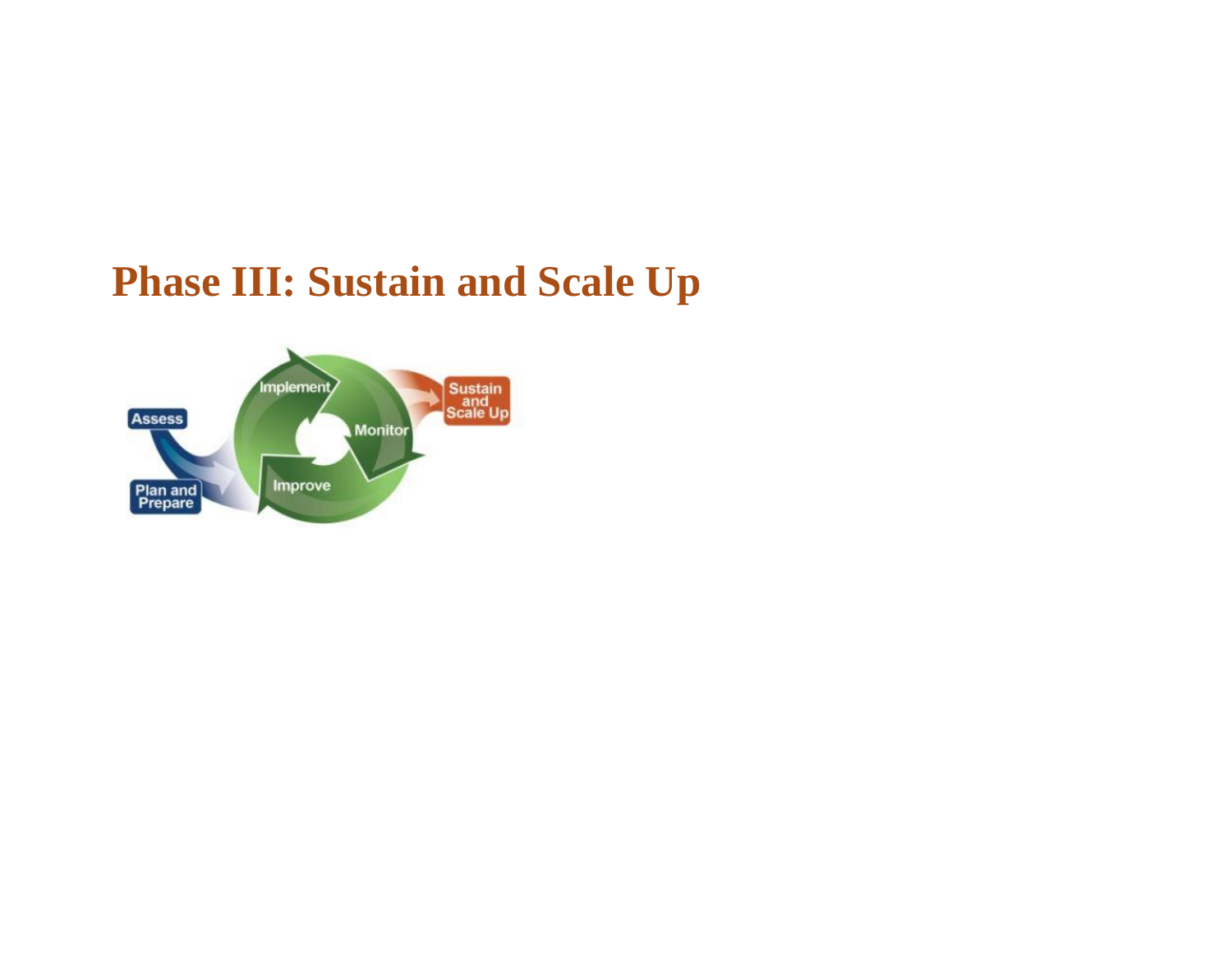## **SHORT- and LONG-TERM STRATEGIES SUSTAIN and SCALE-UP**

### **Essential Question**

■ How do we ensure that our efforts to address shortages are sustained and scaled across the state?

- Many educator talent management strategies fail to produce results because they are not sufficiently integrated into the strategic priorities and everyday work of key stakeholders such as a districts, schools, and EPPs.
- Embedding educator talent management strategies to address shortages within existing strategic plans can increase the likelihood that the strategies reach full implementation, thereby improving the long-term sustainability of efforts to address shortages.
- Lack of funding is a frequent barrier to long-term sustainability of efforts to address shortages. Partners should proactively address this barrier by considering how multiple funding streams can be used to support the work.
- Sustaining and scaling strategies to address shortages requires strong partnerships with shared ownership, collective action, and joint accountability across all stakeholders.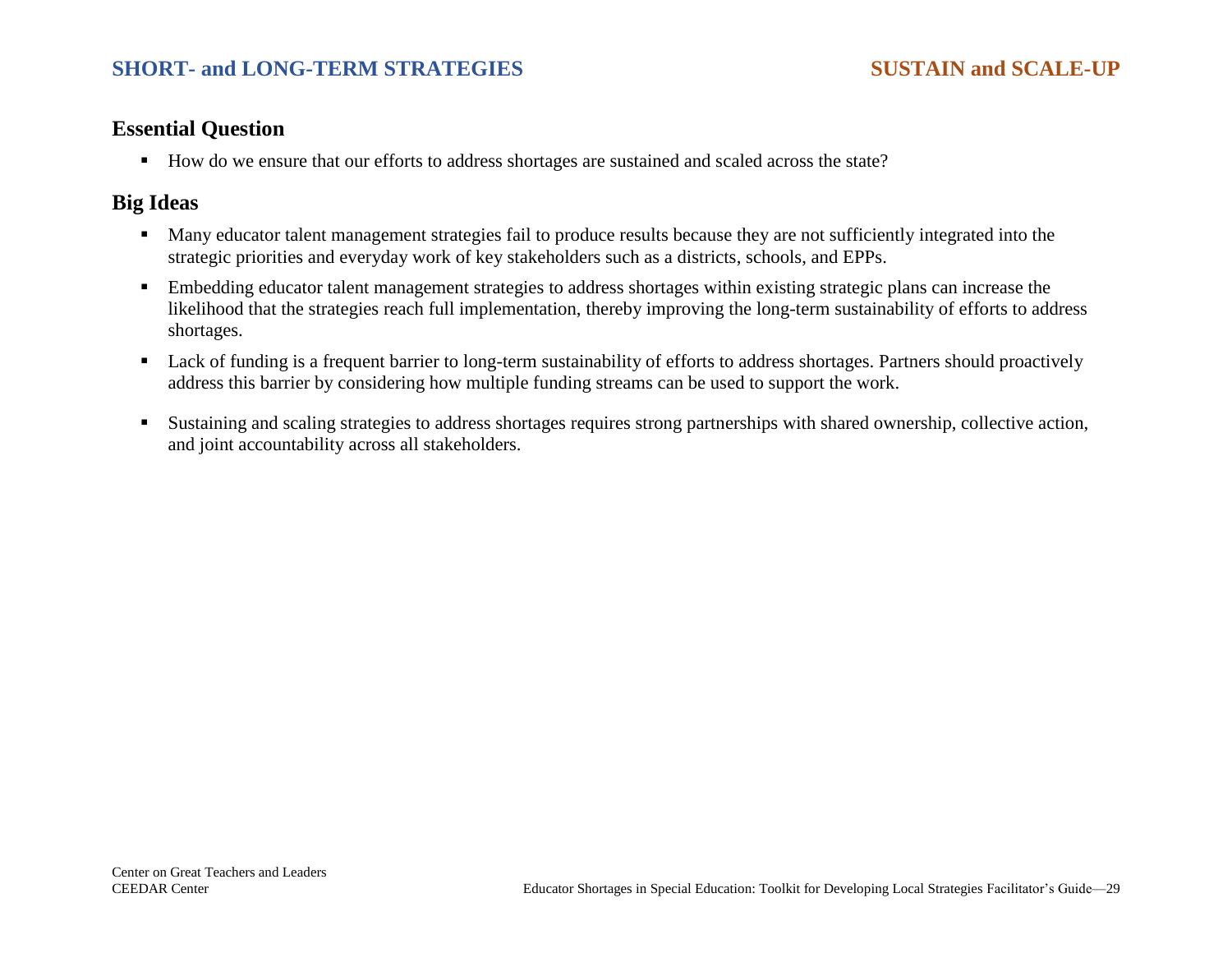## **SHORT- and LONG-TERM STRATEGIES SUSTAIN and SCALE-UP**

| <b>Suggested action steps</b>                                                                                          | <b>Recommended tools and resources</b>                                                                                                                     | <b>Reflection questions for state teams</b>                                                                                                                                                                                                                                                                                                                                                                                                                                                                                                                                                                                                                                                                                                                                 |
|------------------------------------------------------------------------------------------------------------------------|------------------------------------------------------------------------------------------------------------------------------------------------------------|-----------------------------------------------------------------------------------------------------------------------------------------------------------------------------------------------------------------------------------------------------------------------------------------------------------------------------------------------------------------------------------------------------------------------------------------------------------------------------------------------------------------------------------------------------------------------------------------------------------------------------------------------------------------------------------------------------------------------------------------------------------------------------|
| Embed short- and long-<br>term shortage strategies<br>into existing strategic<br>plans.                                | <b>Interactive Tool</b><br><b>Moving Toward Equity: Raising Awareness</b><br><b>GTL Center</b>                                                             | How will embedding short- and long-term shortage strategies within existing<br>strategic plans increase the sustainability of our efforts?<br>Which strategic plan(s) should reflect our selected short- and long-term<br>$\blacksquare$<br>shortage strategies-for example, SSIPs, SPDG plans, ESSA plans, SEA<br>strategic plans, district improvement plans, school improvement plans, etc.?<br>How do our selected short- and long-term shortage strategies support the<br>$\blacksquare$<br>strategic vision within these plans?<br>How will we ensure consistency across strategic plans?<br>Are stakeholders affected by shortages involved in monitoring and continuous<br>improvement efforts for these plans?<br>How often are these plans revisited and refined? |
| Secure funding sources<br>to sustain the work.                                                                         | <b>Role Guide</b><br><b>Shortage Strategy Partner Role Guide</b><br>• Exemplars<br><b>Funding Sources</b><br><b>GTL Center</b>                             | What financial resources can the SEA provide to support sustainability and<br>scale-up efforts?<br>What financial resources can districts provide to support sustainability and<br>٠<br>scale-up efforts?<br>How can funding from the SEA blend and braid with other sources of funding<br>from districts and EPPs?                                                                                                                                                                                                                                                                                                                                                                                                                                                         |
| Leverage stakeholder<br>networks to scale<br>shortage strategies to<br>other regions, districts,<br>schools, and EPPs. | <b>Toolkit</b><br><b>Scaling Up Tools and Resources</b><br><b>SISEP</b><br><b>Guide</b><br>Roadmap for Educator Preparation Reform<br><b>CEEDAR</b> Center | What existing stakeholder networks for regions or districts within the state can<br>be leveraged to scale shortage strategies-for example, boards of cooperative<br>educational services (BOCES), cooperative educational service agencies<br>(CESAs), or other state-supported regional education offices?<br>What existing stakeholder networks for schools within the state can be<br>٠<br>leveraged to scale shortage strategies-for example, rural school associations,<br>school improvement networks, etc.?<br>What existing stakeholder networks for EPPs within the state can be leveraged<br>٠<br>to scale shortage strategies—for example, institutions of higher education<br>networks, councils of deans, etc.?                                                |